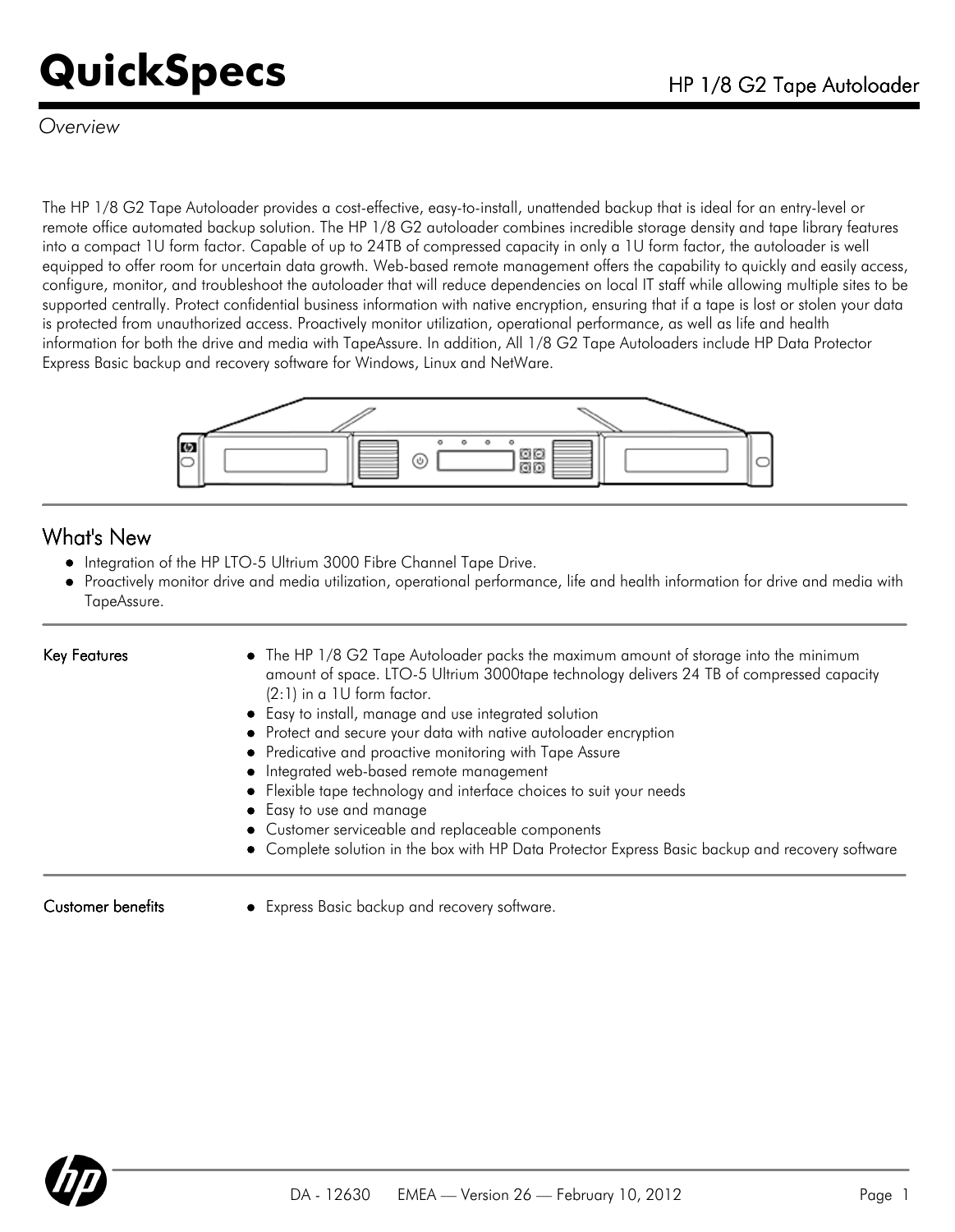### *Overview*

| Family Comparison                             | 1/8 G2 LTO-5 Ultrium 3000<br><b>Tape Autoloader</b>                    | 1/8 G2 LTO-4 Ultrium 1760<br>Tape Autoloader                     | 1/8 G2 LTO-3 Ultrium 920<br><b>Tape Autoloader</b>               |  |
|-----------------------------------------------|------------------------------------------------------------------------|------------------------------------------------------------------|------------------------------------------------------------------|--|
| Drive Technology                              | Ultrium 3000                                                           | Ultrium 1760                                                     | Ultrium 920                                                      |  |
| Capacity<br>$ $ (compressed 2:1)              | 24 TB                                                                  | 12.8 TB                                                          | $6.4$ TB                                                         |  |
| Maximum Data Transfer<br>$ $ (compressed 2:1) | $1.0$ TB/hr                                                            | 576 GB/hr                                                        | 432 GB/hr                                                        |  |
| Interface                                     | 8 Gb/sec Fibre Channel<br>(LTO 5 only)<br>6 Gb/sec SAS<br>(LTO 5 only) | 3 Gb/sec SAS<br>(LTO 5, 4, 3)<br>Ultra320 LVD SCSI<br>(LTO 4, 3) | 3 Gb/sec SAS<br>(LTO 5, 4, 3)<br>Ultra320 LVD SCSI<br>(LTO 4, 3) |  |

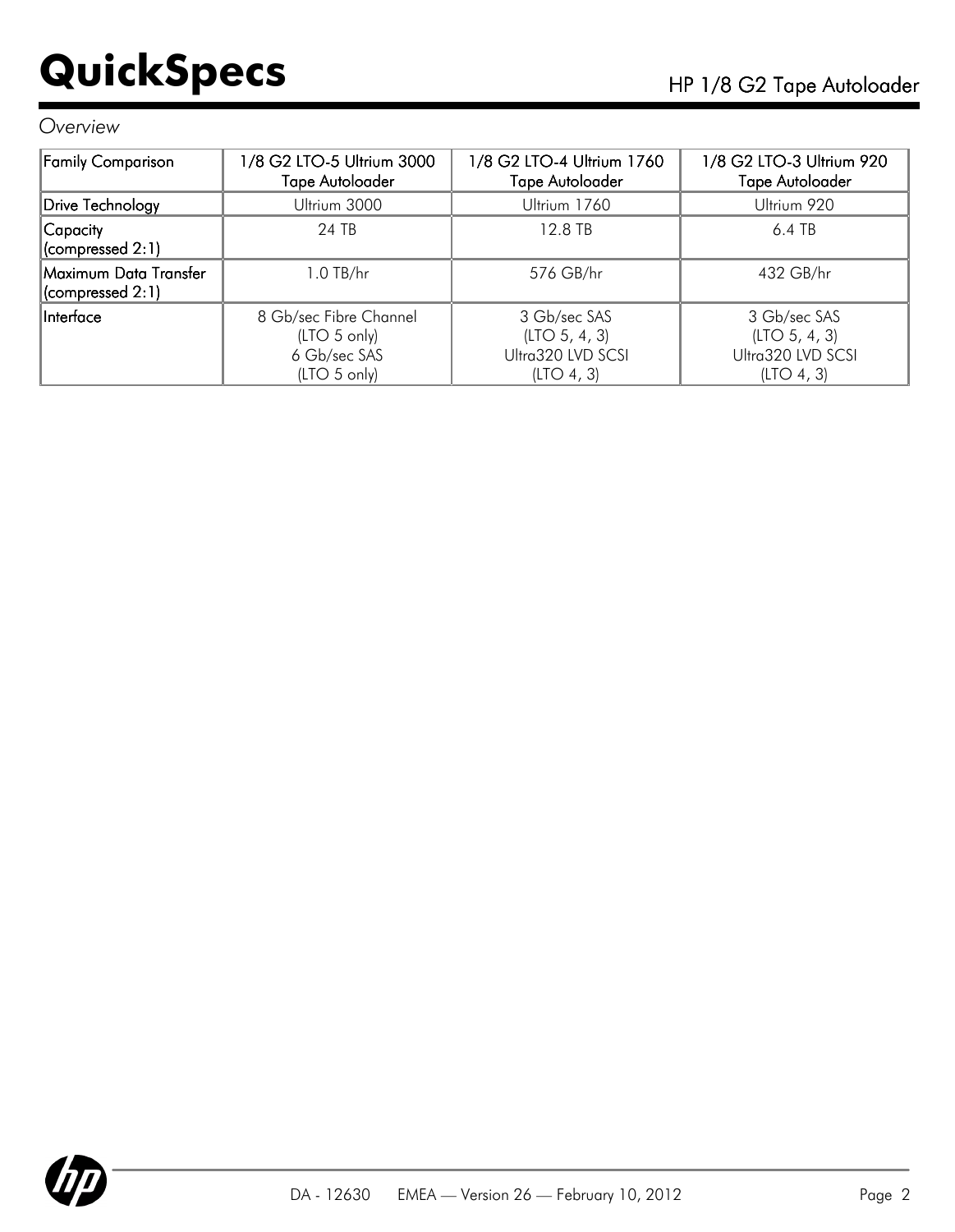## *Product Highlights*

| Easy Installation                                                | The 1/8 G2 Tape Autoloader ships as a rack-ready unit. A separate 1/8 G2 Tape Autoloader Rack Kit<br>must be purchased to allow installation in a variety of HP racks which include the 10000 series, 9000<br>series, 5000 series and System/E racks.                                                                                                                                                                                                                                                                                                                                                                                                                                                                                                                                                                                                                                                                     |
|------------------------------------------------------------------|---------------------------------------------------------------------------------------------------------------------------------------------------------------------------------------------------------------------------------------------------------------------------------------------------------------------------------------------------------------------------------------------------------------------------------------------------------------------------------------------------------------------------------------------------------------------------------------------------------------------------------------------------------------------------------------------------------------------------------------------------------------------------------------------------------------------------------------------------------------------------------------------------------------------------|
|                                                                  | A set of rubber feet are included in the box if you choose to use the unit on a tabletop or desk. For<br>additional structural rigidity, HP recommends the purchase of the 1/8 G2 Rack-to-Tabletop conversion<br>kit which has a maximum load of 33 pounds (15 kilograms) and fully encloses the unit.                                                                                                                                                                                                                                                                                                                                                                                                                                                                                                                                                                                                                    |
| Included backup and<br>recovery software                         | The HP 1/8 G2 Tape Autoloaders include HP Data Protector Express Basic backup and recovery<br>software. Data Protector Express Basic is based on HP Data Protector Express software. It is an easy-to-<br>use backup and recovery application that is installed in minutes and includes all the features needed to<br>protect a single machine by backup to a HP tape product. Data Protector Express Basic includes pre-<br>defined and customizable media rotation schemes so you can define when you backup and how long<br>your backups are retained, while easily managing your tape data cartridges.<br>For more information please visit: http://www.hp.com/go/dataprotectorexpress/basic.                                                                                                                                                                                                                         |
|                                                                  | NOTE: Data Protector Express Basic will run in evaluation mode for up to 60 days from installation. For<br>continued use a free permanent license key is acquired by registration at https://webware.hp.com. For<br>more information see www.hp.com/go/dataprotectorexpress/basic/register                                                                                                                                                                                                                                                                                                                                                                                                                                                                                                                                                                                                                                |
|                                                                  | NOTE: Data Protector Express 5.0 Basic replaces Data Protector Express Single Server Edition as the<br>software included with the HP 1/8 tape autoloaders. If your tape drive includes Data Protector Express<br>Single Server Edition you should register this. At the end of the registration process you will be able to<br>download Data Protector Express Basic.                                                                                                                                                                                                                                                                                                                                                                                                                                                                                                                                                     |
| Easy and economical<br>upgrade of the included<br><b>Express</b> | An additional benefit is a discount to the purchase of Data Protector Express. This discount is delivered<br>using a special part number only available for customers of HP tape products. Part number TC333AAE<br>software to Data Protector enables Data Protector Express Basic to be upgraded to Data Protector Express for 1 Server at a<br>significant discount to the regular buy price. Upgrading to Data Protector Express for 1 Server unlocks all<br>the features of Data Protector Express while retaining all the jobs and settings created while using Data<br>Protector Express Basic. Once upgraded to Data Protector Express for 1 Server, additional licenses can<br>be purchased to protect other servers and to take advantage of the unique and all inclusive licensing of<br>Data Protector Express.<br>For more information please visit: http://www.hp.com/go/dataprotectorexpress/basic/upgrade. |
| Data Protector backup<br>and recovery software                   | If the HP DAT tape drive is for a large environment that requires UNIX support and/or enterprise class<br>application and feature support then HP Data Protector is the recommended backup and recovery<br>software. There is no upgrade path from Data Protector Express Basic or Data Protector Express to Data<br>Protector. If current or future requirements will require Data Protector, this software should be installed<br>from day 1. For more information and evaluation software please visit:<br>http://www.hp.com/go/dataprotector.                                                                                                                                                                                                                                                                                                                                                                         |
|                                                                  | NOTE: Backup and recovery applications write to tape using different formats. Tape cartridges should<br>not be shared between autoloaders and libraries running Data Protector, Data Protector Express or other<br>backup applications because they are incompatible.                                                                                                                                                                                                                                                                                                                                                                                                                                                                                                                                                                                                                                                     |

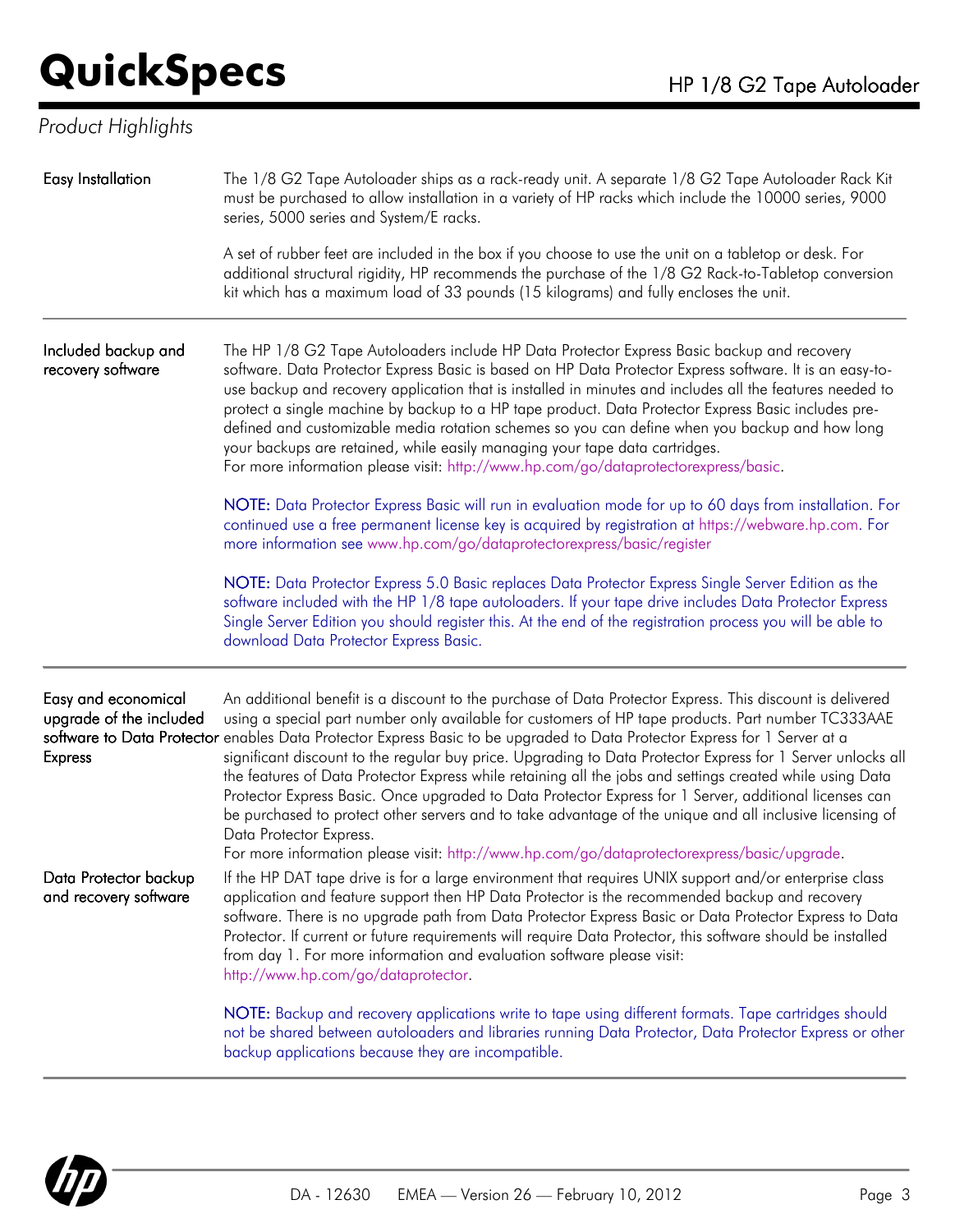| Product Highlights                |                                                                                                                                                                                                                                                                                                                                                                                                                                                                                                                                                                                                           |
|-----------------------------------|-----------------------------------------------------------------------------------------------------------------------------------------------------------------------------------------------------------------------------------------------------------------------------------------------------------------------------------------------------------------------------------------------------------------------------------------------------------------------------------------------------------------------------------------------------------------------------------------------------------|
| Linear Tape File System<br>(LTFS) | HP LTFS makes tape self-describing, file-based, and easy-to-use, it also provides users with the ability to<br>use standard file operations on tape media for accessing, managing and sharing files with an interface<br>that behaves just like a hard disk. In addition, LTFS provides the ability to share data across platforms, as<br>you would with a USB drive or memory stick. Simply load a tape into the drive, mount it into the file<br>system, and it becomes visible as a disk. For more information, including user guide, downloads and<br>compatibility, visit: http://www.hp.com/go/ltfs |
| HP StoreOpen<br>Automation        | HP StoreOpen Automation is a free downloadable application that extends the LTFS capability to HP<br>Autoloaders, HP MSL and ESL Tape Libraries. By simply mounting the tape autoloader or library as a file<br>system, the intuitive HP StoreOpen Automation interface makes it easier to copy, rename, create or<br>move files. When a cartridge folder is selected for use, that tape is automatically moved to an available<br>tape drive.                                                                                                                                                            |
|                                   | When two drives are present, HP StoreOpen Automation supports tape-to-tape operations. HP<br>StoreOpen Automation takes advantage of other standard HP Tape Library features including data<br>encryption and HP TapeAssure.                                                                                                                                                                                                                                                                                                                                                                              |
|                                   | For more information, including user guide, downloads and compatibility, visit:<br>http://www.hp.com/go/HPStoreOpen                                                                                                                                                                                                                                                                                                                                                                                                                                                                                       |
| Manageability                     | The 1/8 G2 Tape Autoloader allows web-based remote manageability; the unit can be monitored and<br>managed from across the room or across the globe. Functions included in the management tool include:                                                                                                                                                                                                                                                                                                                                                                                                   |
|                                   | • Status information on the drive and system                                                                                                                                                                                                                                                                                                                                                                                                                                                                                                                                                              |
|                                   | System configuration operations and reporting                                                                                                                                                                                                                                                                                                                                                                                                                                                                                                                                                             |
|                                   | System error and status logs                                                                                                                                                                                                                                                                                                                                                                                                                                                                                                                                                                              |
|                                   | Library and drive firmware upload capabilities<br>• Diagnostic tests and information                                                                                                                                                                                                                                                                                                                                                                                                                                                                                                                      |
|                                   | Cartridge movement for maintenance and management purposes                                                                                                                                                                                                                                                                                                                                                                                                                                                                                                                                                |
|                                   | • Cleaning cartridge support                                                                                                                                                                                                                                                                                                                                                                                                                                                                                                                                                                              |
|                                   | • Security and access control                                                                                                                                                                                                                                                                                                                                                                                                                                                                                                                                                                             |
|                                   | • SNMP support for IP communications                                                                                                                                                                                                                                                                                                                                                                                                                                                                                                                                                                      |
| Proven Reliability                | With a rating of 2,000,000 robot load/unload cycles, the 1/8 G2 Tape Autoloader provides necessary<br>high reliability for today's demanding environment. To improve reliability and longevity, all HP Ultrium<br>products feature Data Rate Matching (DRM). This allows the tape drive to dynamically and continuously<br>adjust the speed of the drive, from 7 MB/s to 140 MB/s, to match the speed of the host or network. This<br>increases performance, reduces mechanical wear on the tape drive and extends tape life.                                                                             |

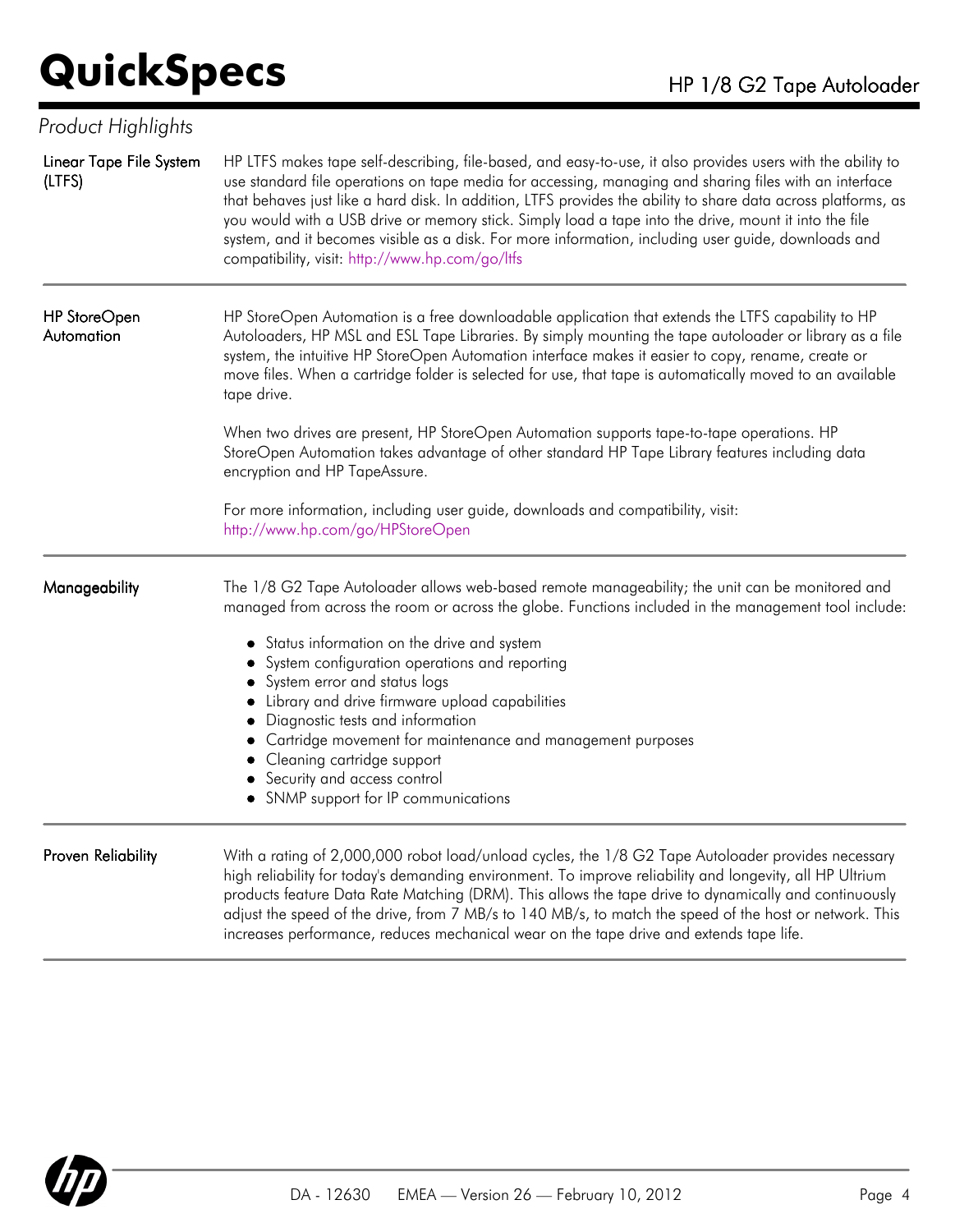### *Product Highlights*

Encryption The HP Secure Advantage portfolio is expanding to include a new offering intended for data protection in small to medium businesses. The HP 1/8 G2 & MSL Encryption Kit provides a library-enabled encryption solution that greatly enhances data privacy, confidentiality, and integrity of your critical business data while supporting compliance requirements. While there are a wide range of encryption solutions available, the HP 1/8 G2 & MSL Encryption Kit is intended to be an easy and affordable library-enabled solution for small businesses.

Protect the confidentiality and integrity of your data:

The encryption kit includes two USB key server tokens, product documentation, and firmware support. One encryption kit is needed per library or autoloader and it must be physically accessible so that the USB token can be inserted into the automation device. One of the two tokens will plug into the USB port in the autoloader or library and will generate and maintain encryption keys for the LTO-5 and LTO-4 drives/libraries. The USB key server token uses a hardware random number generator, a cryptographic module running on FIPS 140-2 Level 3 validated hardware, password authentication, and digital envelopes for strong encryption keys and security operations. The second USB token is intended to provide a backup to the first. The keys are transferred securely token-to-token for backup or export, with no exposure to insecure PCs, servers, or networks. The encryption kit provides a self-contained solution for MSL libraries with no additional software, PCs, or servers required or involved.

Protect IT resources and meet compliance requirements:

With the HP 1/8 G2 & MSL Encryption Kit, users can enable or disable encryption, configure the USB key server tokens, restore encrypted data, as well as a variety of other tasks. In addition, the LTO-5 and LTO-4 tape drives use the Advanced Encryption Standard (AES) with the longest and most secure keys -- 256 bits. AES-256 encryption is implemented using the Galois Counter Mode (GCM). This method adds Message Authentication Codes to ensure the integrity as well as privacy of the backup data stored on tape. The HP LTO-5 and LTO-4 Ultrium Tape Drives are designed to be compliant with the emerging standard for tape media security (IEEE 1619.1).

Serviceability Modular in construction, the 1/8 G2 Tape Autoloader has easily replaceable components minimizing the Mean-Time-to-Repair on the unit. Replaceable components include the tape drive, the magazines, and the chassis (includes robot, power supply, and controller board). HP Library and Tape Tools (L&TT) provides easy access to the 1/8 G2 Tape Autoloader error log, generates support tickets, and enables firmware downloads. L&TT can be downloaded for free at: <http://www.hp.com/support/tapetools>

LTO Ultrium Technology HP LTO (Linear Tape Open) Ultrium Tape Drives use best of breed technology. By taking the best features from other tape technologies and combining them into a single new technology, Ultrium tape drives are in a league of their own. Inclusion of innovative features such as Adaptive Tape Speed (ATS) ensure that Ultrium drives can meet the performance and reliability demands of a library environment. LTO technology is an open industry standard format; thus data written on HP Ultrium Tape Drives can be interchanged directly with Ultrium Tape Drives from other vendors.

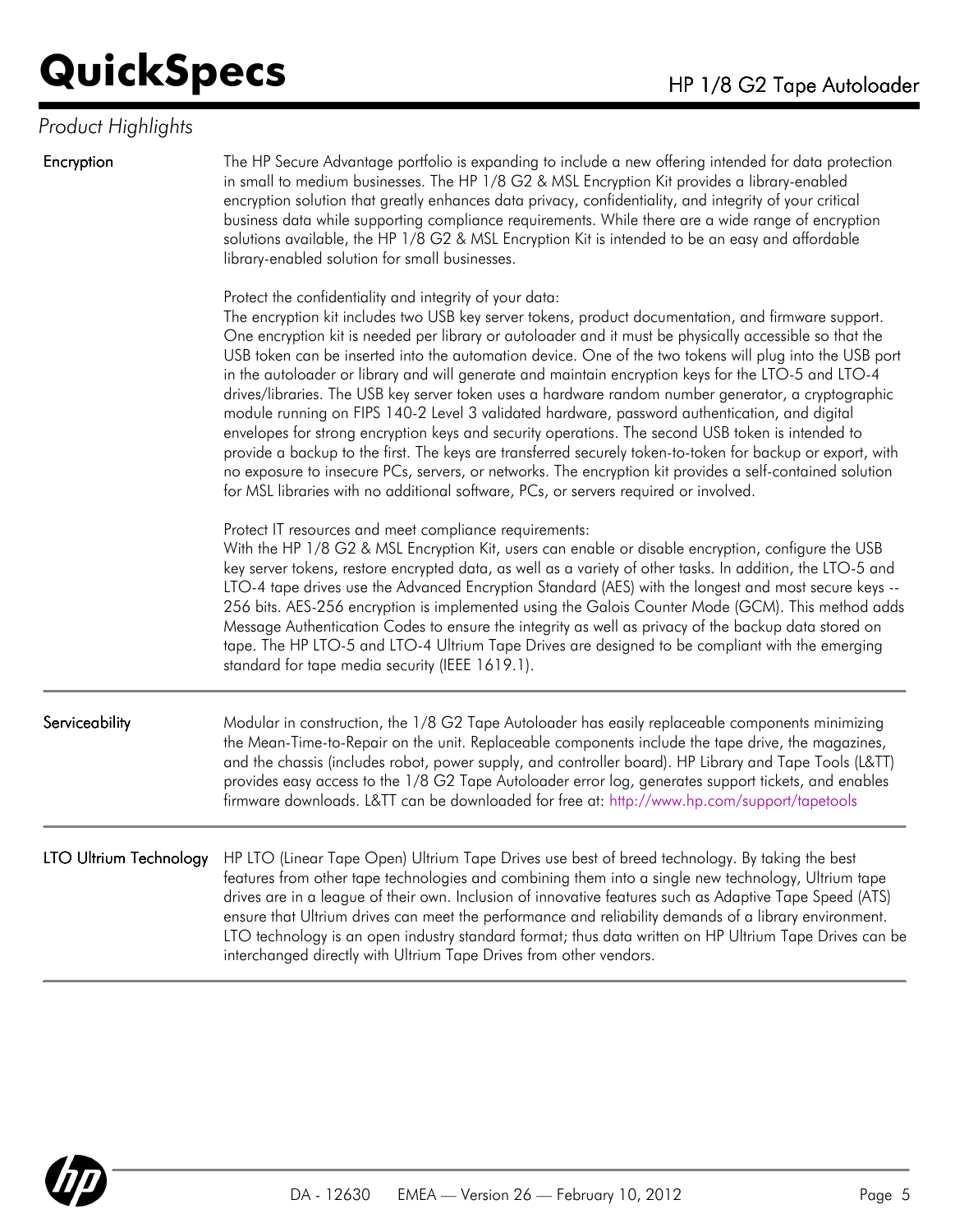### *Product Highlights*

Data Rate Matching Data Rate Matching combines sophisticated buffer management with the HP exclusive variable Adaptive Tape Speed technology, to allow the tape drive to match its transfer rate to the host speed dynamically and continuously across the wide range of transfer rates. This feature ensures that the tape drive continues to stream data regardless of the environment, and brings three big advantages:

- It optimizes performance and maximizes overall efficiency, allowing the drive to respond immediately to any speed changes from the host.
- It minimizes rewinding and repositioning of the tape, significantly reducing physical wear and increasing reliability.
- It minimizes the power requirements for the drive by reducing the number of repositions needed.

| <b>LTO Ultrium Tape Drive</b> | ATS data transfer rate range (native) |  |
|-------------------------------|---------------------------------------|--|
| IHP LTO-5 Ultrium 3000        | 147 to 140 MB/s                       |  |
| IHP LTO-4 Ultrium 1760        | $133$ to 80 MB/s                      |  |
| IHP LTO-3 Ultrium 920         | 126 to 60 MB/s                        |  |

HP Ultrium WORM Critical to the success of data retention policies in highly regulated environments is the ability to store and manage data in an unalterable state. Following stringent guidelines set forth by regulatory agencies such as the SEC and HIPPA, IT organizations must now integrate new solutions and policies that can verify the integrity of stored data for periods that can extend well beyond seven years.

The LTO-5, LTO-4, and LTO-3 Ultrium tape drives feature the ability to archive and store data in a nonrewriteable format that meets the most stringent regulatory guidelines. Using a combination of integrated fail-safe features in the drive firmware, cartridge memory, and tape formatting, the LTO-5, LTO-4, and LTO-3 Ultrium can archive large amounts of data for periods of up to 30 years in a secure, untampered state. Since all LTO-5, LTO-4, and LTO-3 Ultrium tape drives include support for both rewritable and WORM media, IT organizations can now easily integrate a secure, long-term archiving solution into their current data protection strategy. As compared to other technologies that feature support for WORM storage, the LTO-5, LTO-4 and LTO-3 Ultrium tape drives offer the advantages of:

- A single drive to support all backup and archiving needs
- Two distinctive tape cartridges to easily distinguish and manage both rewriteable and WORM data cartridges
- A specially designed WORM data cartridge with multiple integrated fail-safe features to prevent accidental or intentional overwriting of data
- High-capacity, low-cost HP WORM media that can store up to 3.0 TB of data on a single data cartridge
- Support from many backup and archiving software vendors, providing the most comprehensive and mainstream support in the industry
- The LTO open standard that offers greater choice and compatibility across all third- and fourthgeneration LTO Ultrium products

NOTE: While all HP LTO-5, LTO-4 and LTO-3 Ultrium tape drives support LTO Ultrium WORM media, some third, fourth and fifth -generation LTO Ultrium tape drives from other manufacturers may not include read and write support for LTO Ultrium WORM media. For non-HP third- and fourth-generation LTO Ultrium tape drives, please check the manufacturers' specifications to ensure this support is provided if you are using your WORM media. If WORM support is not provided, the drive will eject the WORM tape cartridge immediately upon insertion into to the tape drive.

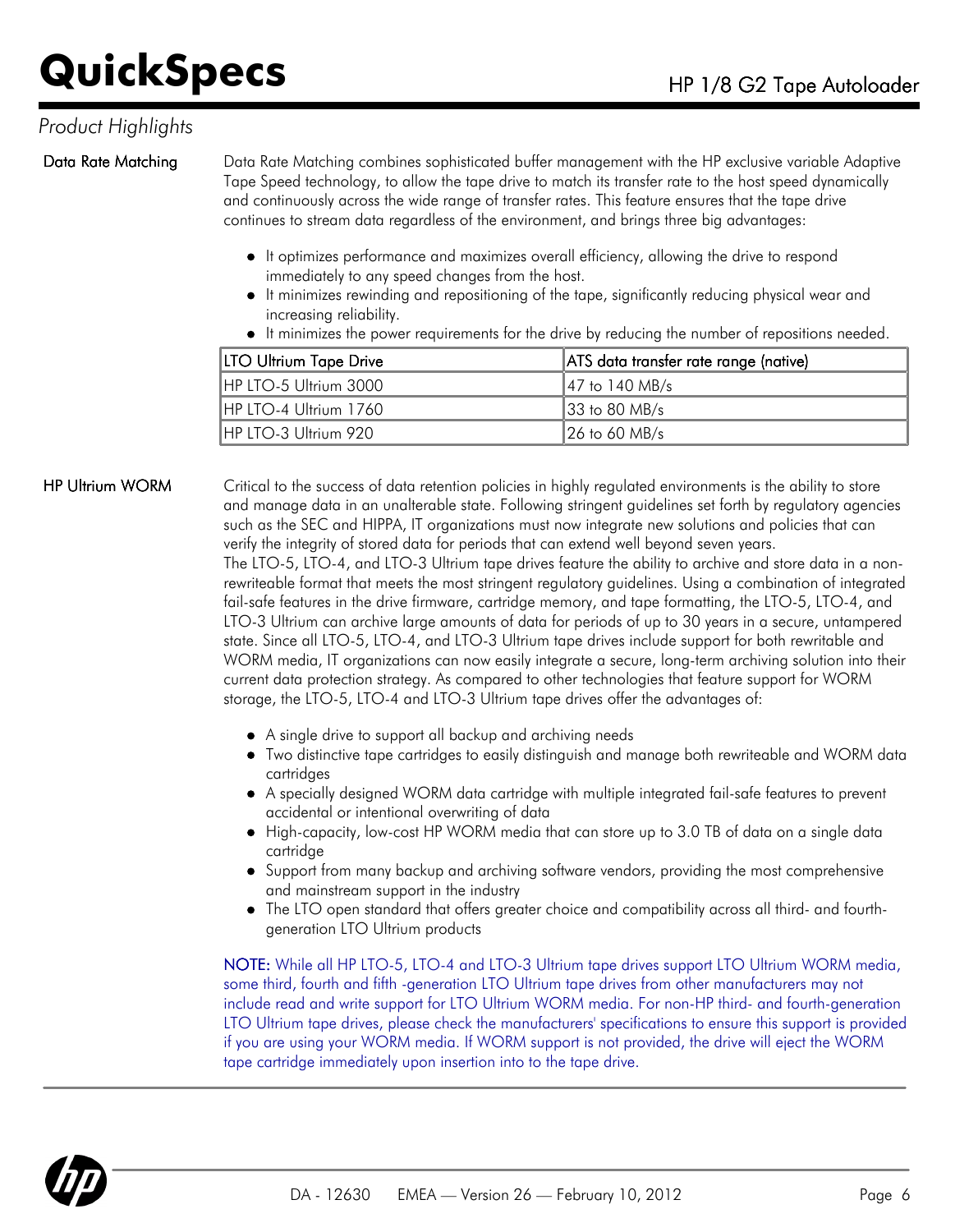| Product Highlights                                          |                                                                                                                                                                                                                                                                                                                                                                                                                                                                                                                                                                                                                                                                                                                        |
|-------------------------------------------------------------|------------------------------------------------------------------------------------------------------------------------------------------------------------------------------------------------------------------------------------------------------------------------------------------------------------------------------------------------------------------------------------------------------------------------------------------------------------------------------------------------------------------------------------------------------------------------------------------------------------------------------------------------------------------------------------------------------------------------|
| <b>HP Library and Tape</b><br>Tools                         | The 1/8 G2 Tape Autoloader is supported on The HP industry-leading diagnostic tool - HP Library and<br>Tape Tools (L&TT). L&TT is a single, convenient program that's a snap to install and simple to operate.<br>L&TT's intuitive user interface eliminates the need for training and deploys in less than five minutes. This<br>robust diagnostic tool is designed for both the experienced professional and the untrained administrator.<br>It ensures product integrity through self-diagnostics and fast resolution to device concerns. Additional<br>information on L&TT plus download information can be found at: http://www.hp.com/support/tapetools.                                                         |
| <b>HP Storage Media</b>                                     | HP recommends that you use HP-branded cartridges in the 1/8 G2 Tape Autoloader to assure the<br>highest level of protection for your valuable data. The test program for HP media is the most thorough<br>and comprehensive in the industry.                                                                                                                                                                                                                                                                                                                                                                                                                                                                           |
|                                                             | All HP cartridges must satisfy an exhaustive battery of additional tests that relate directly to real life<br>situations, where real data and real businesses are at stake. The benefit of the HP brand specification for<br>media is consistent quality. Through the testing of thousands of HP drives and HP cartridges, the ideal<br>formulation for backup performance is defined and then continuously monitored. This hugely resource-<br>intensive process is unique to HP and affords deep insight into the HP+HP backup solution for a wide<br>range of environments and duty cycles. Your best choice for ease of support and maximum dependability<br>is to use HP-branded Ultrium cartridges at all times. |
| <b>Factory Express Portfolio</b><br>for Servers and Storage | HP Factory Express offers configuration, customization, integration and deployment services for HP<br>servers and storage products. Customers can choose how their factory solutions are built, tested,<br>integrated, shipped and deployed. Customization must comply with all relevant product specifications<br>and factory supported configurations.                                                                                                                                                                                                                                                                                                                                                               |
|                                                             | Factory Express offers service packages for simple configuration, racking, installation, complex<br>configuration and design services as well as individual factory services, such as image loading, asset<br>tagging, and custom packaging. HP products supported through Factory Express include a wide array of<br>servers and storage: HP Integrity, HP ProLiant, HP ProLiant Server Blades, HP BladeSystem, and HP<br>9000 servers as well as MSA, VA7xxx, EVA, and XP disk arrays, rackable tape libraries and configurable<br>network switches.                                                                                                                                                                 |
|                                                             | Type of service support varies by platform and product family. For more information on Factory Express<br>services for your specific server model or storage device please contact your sales representative or go<br>to: http://www.hp.com/go/factory-express.                                                                                                                                                                                                                                                                                                                                                                                                                                                        |

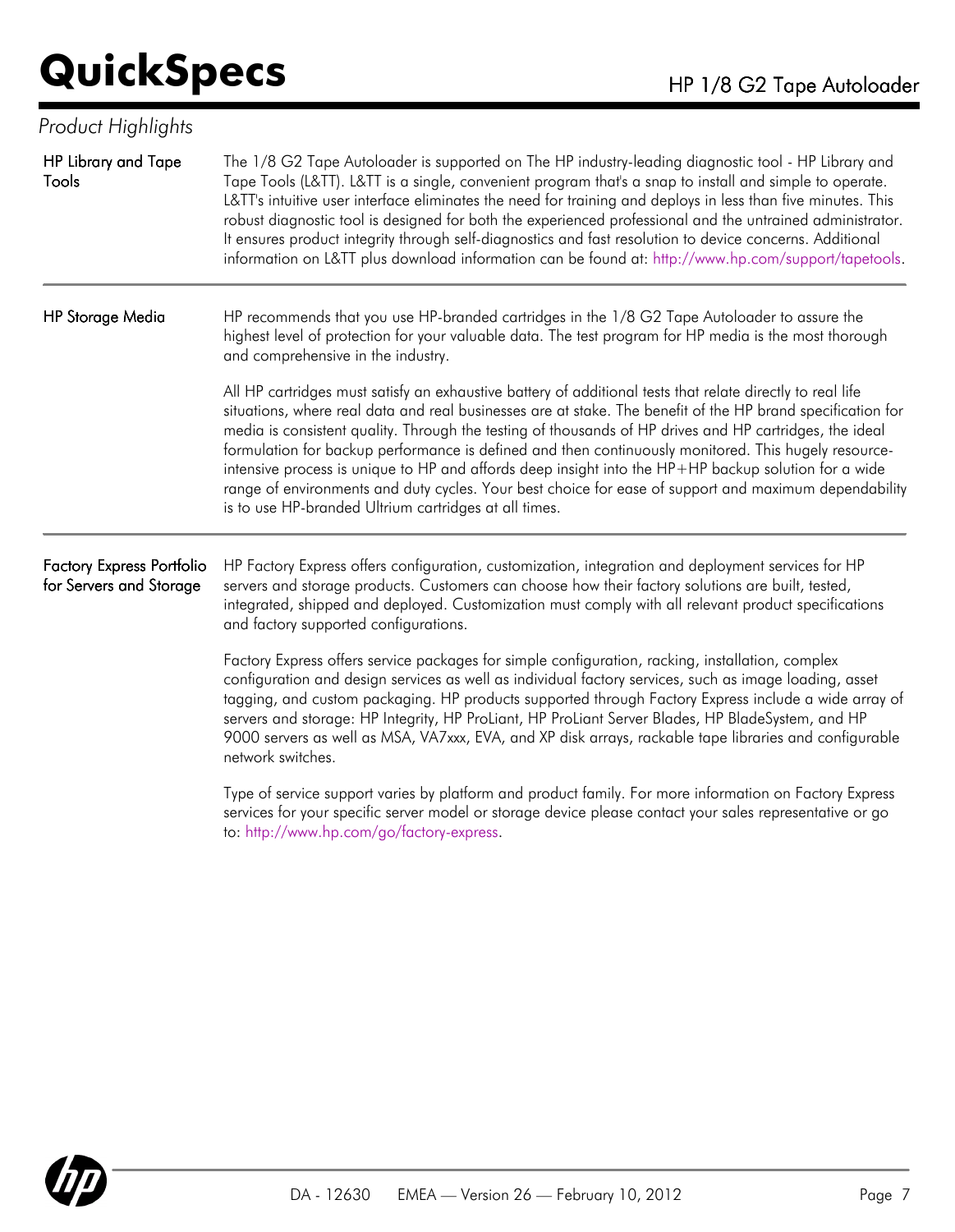### *Compatibility*

The HP extensive compatibility testing program assures that your HP 1/8 G2 Tape Autoloader works with leading servers, operating systems, and backup applications - and not just those sold by HP. The 1/8 G2 Tape Autoloader works seamlessly in many environments, making them especially suitable if you have a mixed system environment. For the latest list of servers, workstations, operating systems, and backup software that support the 1/8 G2 Tape Autoloader, check the HP Enterprise Backup Solution compatibility matrix at: <http://www.hp.com/go/ebs>.

NOTE: The 1/8 G2 Tape Autoloader requires an HBA with multiple LUN support and should not be used with RAID or Array controllers.

| <b>Server Compatibility</b> | The 1/8 G2 Tape Autoloader is supported on a wide range of HP systems. For details of which 1/8 G2<br>Tape Autoloader works with which systems, including third-party systems, reference the EBS compatibility<br>matrix at: http://www.hp.com/go/ebs for the latest hardware compatibility information. |
|-----------------------------|----------------------------------------------------------------------------------------------------------------------------------------------------------------------------------------------------------------------------------------------------------------------------------------------------------|
| OS Support                  | Reference the EBS compatibility matrix for the most up-to-date OS compatibility information at:<br>http://www.hp.com/go/ebs.                                                                                                                                                                             |
| Software Support            | Reference the EBS compatibility matrix for the most up-to-date software compatibility information at:<br>http://www.hp.com/go/ebs.                                                                                                                                                                       |

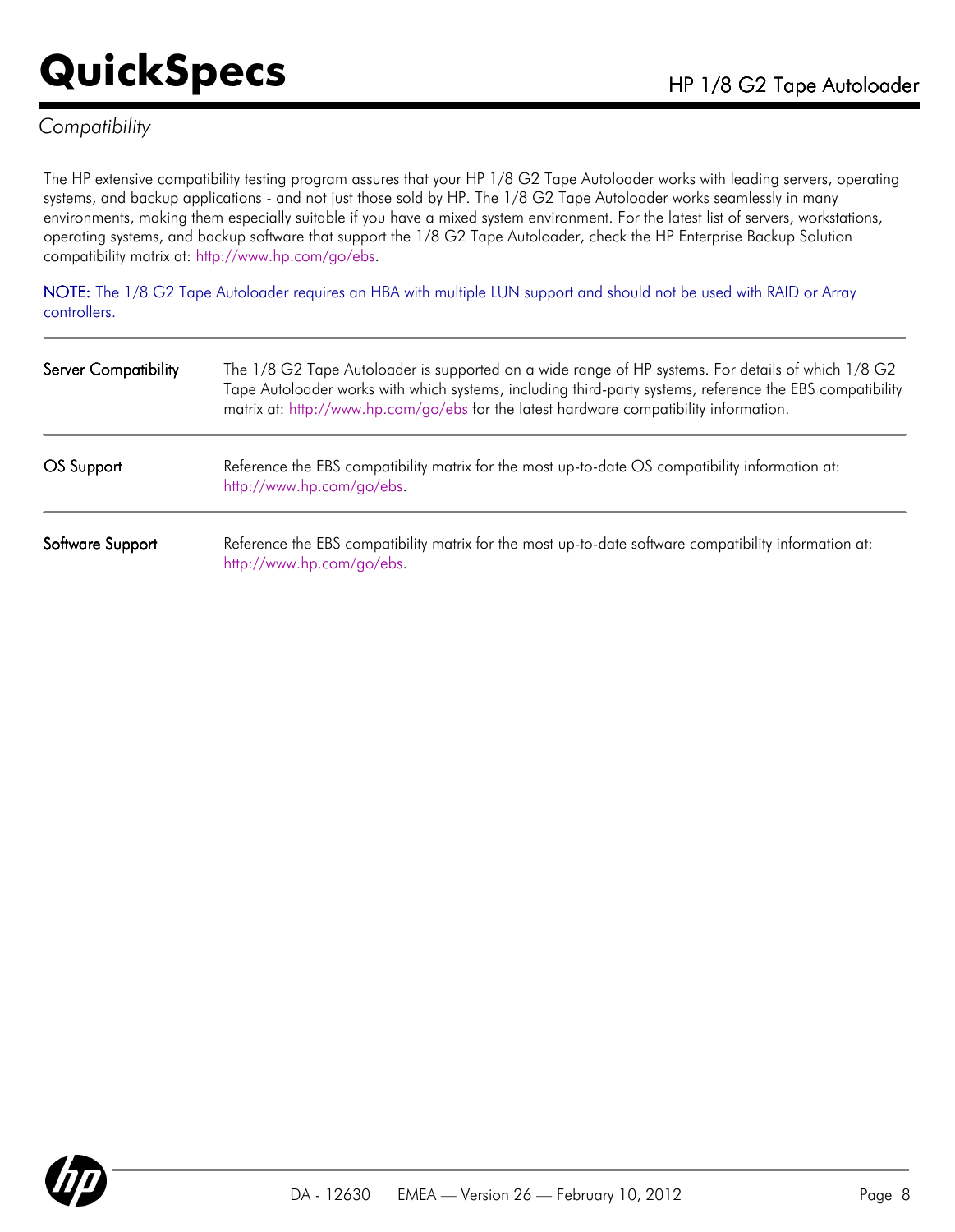### *Service and Support, HP Care Pack, and Warranty Information*

Warranty The warranty for this product consists of 1-year parts exchange, next business day.

### For increased uptime, productivity and ROI -HP Care Pack packaged services for Storage

These days, you need to get the most out of your storage investment-you can't afford not to. When you buy HP storage products and solutions, it's also a good time to think about what levels of service and support you may need. To help take the worry out of deploying, designing, maintaining, and managing your environment, we've designed a portfolio of service options that are as: flexible, reliable and scalable as your storage. Unlike storage-only vendors, we take a holistic approach to your entire environment, bridging storage, servers, blades, software and network infrastructures with our HP Care Pack packaged services for Storage.

### Protect your business beyond the warranty

When it comes to robustness and reliability, standard warranties on today's computing equipment have matured just as the technologies have matured. Good news on some fronts-but also a source of potential problems and subsequent consequences that come from depending on standard warranties alone. Standard warranty protects against product defects and some causes of downtime- but not the business. By using a standard approach to warranty uplifts, such as HP Care Pack Services, you can reduce downtime risks and be more certain of operational consistency for both mission-critical and standard business computing. Simply put, HP Care Pack Services normalize the warranty of combined products - helping you proactively guard against unplanned downtime.

### Extending warranties with HP Care Pack Services

For cost-effective upgrading or extending your standard warranty, HP Care Pack Services offer a suite of standard reactive hardware and software support services that are sold separately, or combined as with our Support Plus and Support Plus 24 services. The portfolio also provides a combination of proactive and reactive services, such as Proactive 24 Service and Critical Service. In addition, with HP Proactive Select we offer an innovative approach to service delivery that gives you the flexibility to acquire the specific proactive services you need today, then add services as your needs evolve. HP Proactive Select offers a broad set of technical or per-event type service options - including server, storage, and network, SAN device, and software, environment, installation and education services. Services that you can mix and match depending on your specific requirements, from preliminary planning and equipment delivery to installation, configuration, integration, and testing, through every level of ongoing support. Our HP Care Pack packaged services for Storage assures help when you need it most. And for many products, post-warranty HP Care Pack Services are available when your original warranty has expired.

### HP Storage Services: Offering reliability, flexibility and value-just like your storage

HP Storage Services offers a full spectrum of customer care, from technology support to complex migrations to complete completely managed services. HP Factory Express provides customization, integration and deployment services for turnkey solutions. HP Education offers flexible, comprehensive training on storage networking, disk storage systems, and storage software to help your IT staff get the most out of your investments. And HP Financial solutions extend innovative financing and asset management programs to cost-effective buy, manage and eventually retire your older equipment.

HP Storage Services, the trusted business technology experts who manage your technology in action, because when technology works, business works. <http://www.hp.com/hps/storage>

### NOTE: Care Pack Services availability may vary by product and country.

HP Care Pack Services are sold by HP and HP Authorized Service Partners:

- Services for customers purchasing from HP or an enterprise reseller are quoted using HP order configuration tools.
- Customers purchasing from a commercial reseller can find HP Care Pack Services at <http://www.hp.com/go/lookuptool>

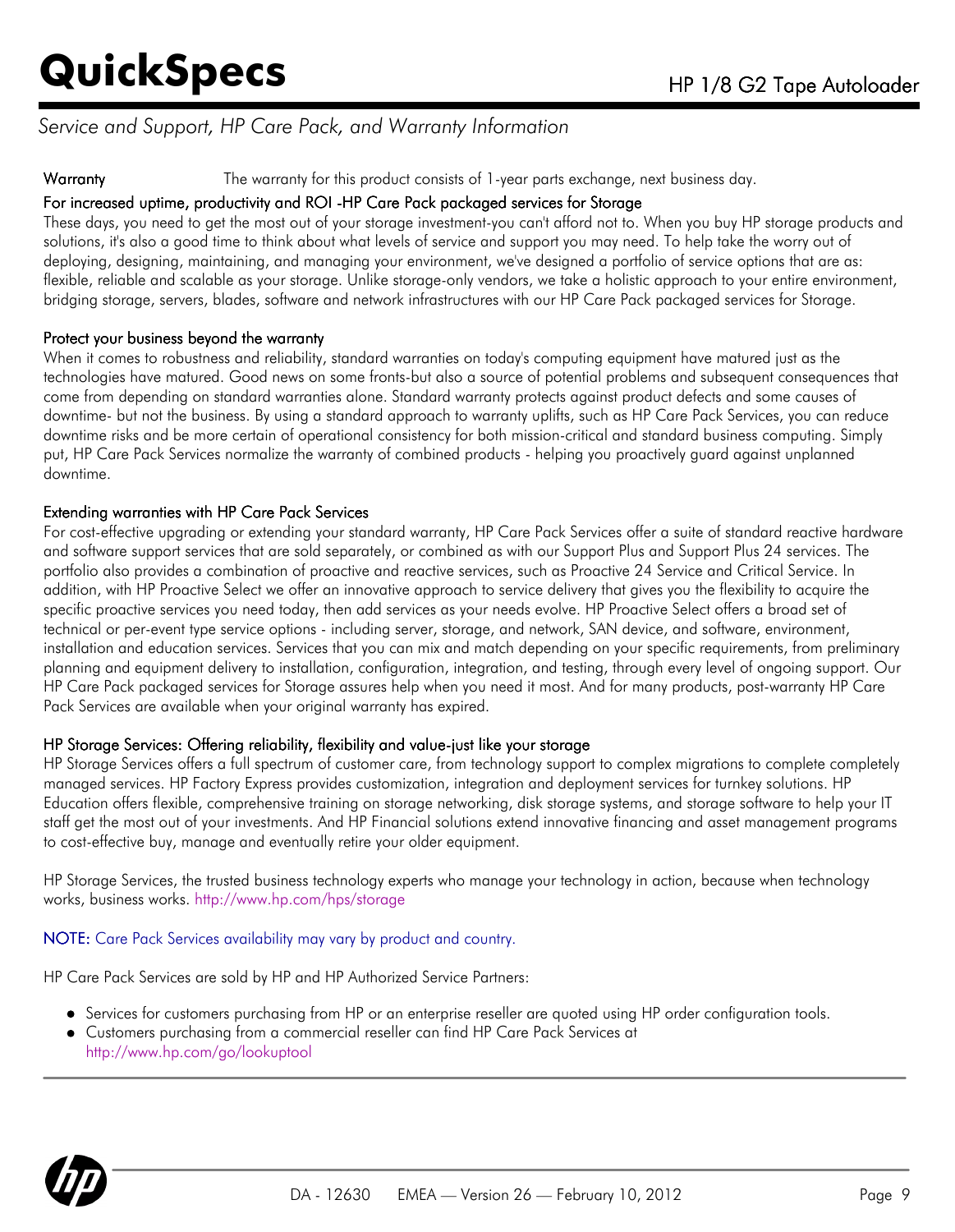### *Service and Support, HP Care Pack, and Warranty Information*

### Recommended HP Care Pack Services for optimal satisfaction with your HP product. Recommended Services 3-Year HP Support Plus 24

For a higher return on your storage investment, HP Support Plus 24 provides integrated hardware and software support services designed specifically for your technology. Available 24x7, this 3-year combined reactive support option delivers onsite hardware support and over-the-phone software support around-the-clock. Leverage the full strength of HP Technology Services - customers can trust the services professionals at HP to work collaboratively with them, putting our strategic and technical know-how to work across their entire infrastructure.

- $\bullet$  Improve uptime with responsive hardware and software services
- Enjoy consistent service coverage across geographically dispersed sites
- Update HP software at a predictable cost
- Increase customer satisfaction-with no interoperability gaps

### <http://h20195.www2.hp.com/V2/GetPDF.aspx/5981-6638EN.pdf>

#### HP Install Storage Autoloader/Tape Drive Array Service

For smooth startup and better business outcomes, HP Install Storage Autoloader/Tape Drive Array Service- this service provides initial hardware installation into your server technology environment (system configuration is not included). Leverage the full strength of HP Technology Services - customers can trust the services professionals at HP to work collaboratively with them, putting our strategic and technical know-how to work across their entire infrastructure.

- Allows your IT resources to stay focused on their core tasks and priorities
- Reduces implementation time, impact and risk to your storage environment

#### <http://h71028.www7.hp.com/ERC/downloads/5981-9356EN.pdf>

#### HP Proactive Select Service

HP Proactive Select Service improves your IT performance and manageability through the use of cost effective flexible services. HP provides technical expertise and best practices to accelerate ROI of your technology investment. Selectable proactive services span a wide range of technology and process services - a flexible way to purchase proactive services that fit your particular environment and situation.

HP Proactive Select Service is technology agnostic and purchased in addition to your choice of underlying reactive support.

- Access to a list of flexible and customizable proactive service activities
- Enhance customers' in-house IT team with complementary assistance from HP
- Improved time to solution
- Reduce business risk and project costs by accessing HP specialists
- Simplify IT operational procedures by leveraging HP best practices

#### <http://h20195.www2.hp.com/v2/GetPDF.aspx/4AA2-3842ENN.pdf>

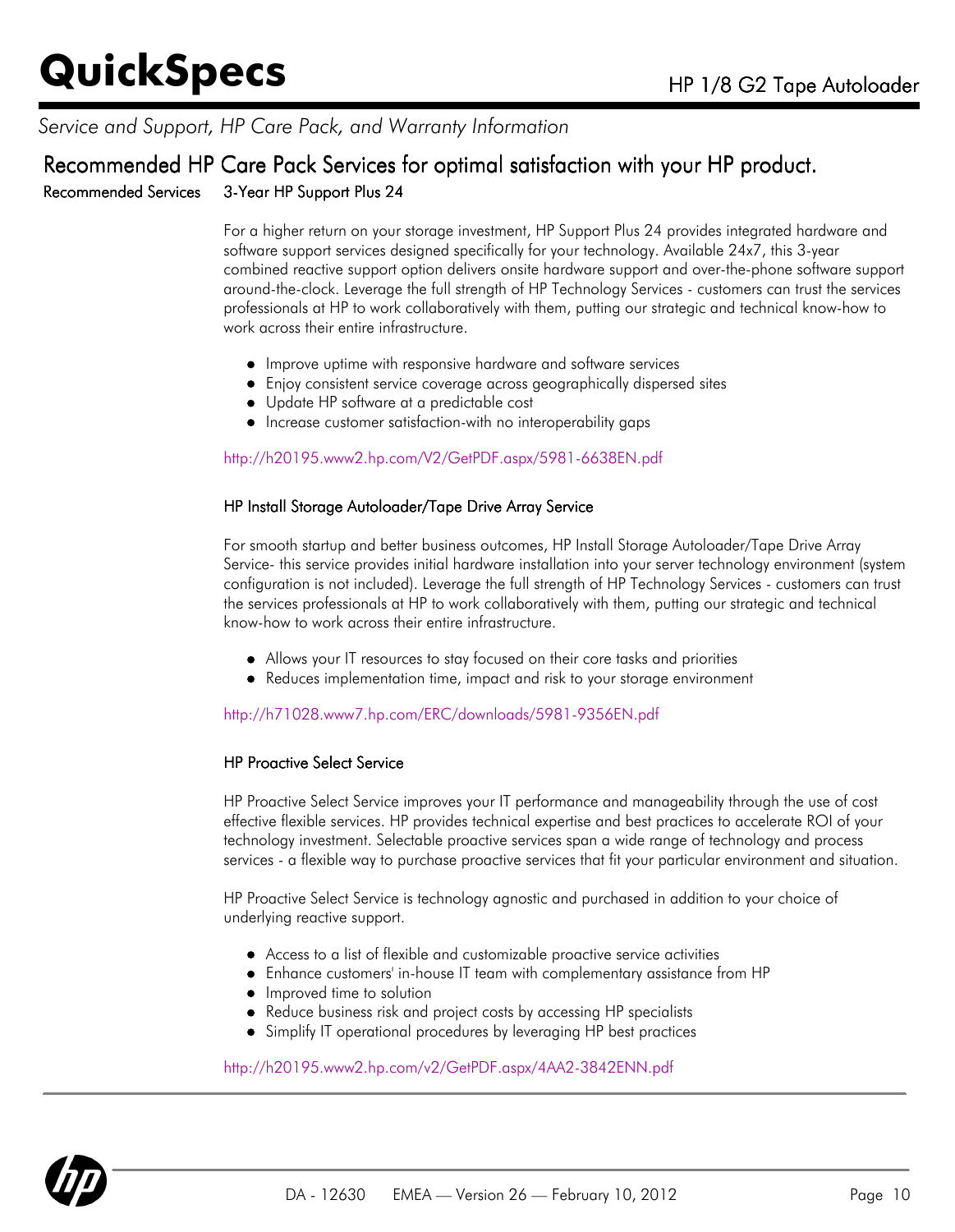## *Service and Support, HP Care Pack, and Warranty Information*

| eSupport                                  | HP eSupport is a portfolio of technology-based services that assist you with managing your business<br>environment - from the desktop to the data center.                                                                                                                                                                                                                                                                                                                      |  |  |
|-------------------------------------------|--------------------------------------------------------------------------------------------------------------------------------------------------------------------------------------------------------------------------------------------------------------------------------------------------------------------------------------------------------------------------------------------------------------------------------------------------------------------------------|--|--|
|                                           | Support Portal<br>The HP support portal provides one-stop access to the information, tools and services you need to<br>manage the daily operations of your IT environment.                                                                                                                                                                                                                                                                                                     |  |  |
|                                           | Features include:                                                                                                                                                                                                                                                                                                                                                                                                                                                              |  |  |
|                                           | • Access to self-solve tools (including search technical knowledge base)<br>• Efficient logging and tracking of support cases<br>Collaboration with other business and IT professionals<br>Download of patches and drivers<br>• Access to diagnostic tools<br>• Proactive notification of relevant information                                                                                                                                                                 |  |  |
|                                           | Access to certain features of the support portal requires an HP service agreement. To access the support<br>portal, visit http://www.hp.com/support                                                                                                                                                                                                                                                                                                                            |  |  |
| <b>Customer Technical</b><br>Training     | Consider education as an integral part of your strategy to get the best return on investment for your HP<br>storage solution. HP offers a variety of training courses on storage software, networking, archiving and<br>disk storage systems. Our classes are available in many delivery modalities from traditional instructor-led<br>courses at one of our 80 training centers worldwide to on-site training customized to your needs or<br>online. www.hp.com/learn/storage |  |  |
| <b>HP Services Awards</b>                 | HP Services continues to be recognized for service and support excellence by customers, partners,<br>industry organizations and publications around the world. Recent honors and award reflect our services<br>team's dedications, technical expertise, professionalism and uncompromising commitment to customer<br>satisfaction. For a list of all our awards, please visit<br>http://h20219.www2.hp.com/services/cache/433028-0-0-225-121.htm                               |  |  |
| <b>Additional Services</b><br>Information | For more information about HP Care Pack Services for Storage, please visit:<br>http://www.hp.com/hps/storage                                                                                                                                                                                                                                                                                                                                                                   |  |  |
|                                           | If you have specific questions, contact your local HP representative. Contact information for a<br>representative in your area can be found at "Contact HP" http://www.hp.com                                                                                                                                                                                                                                                                                                  |  |  |

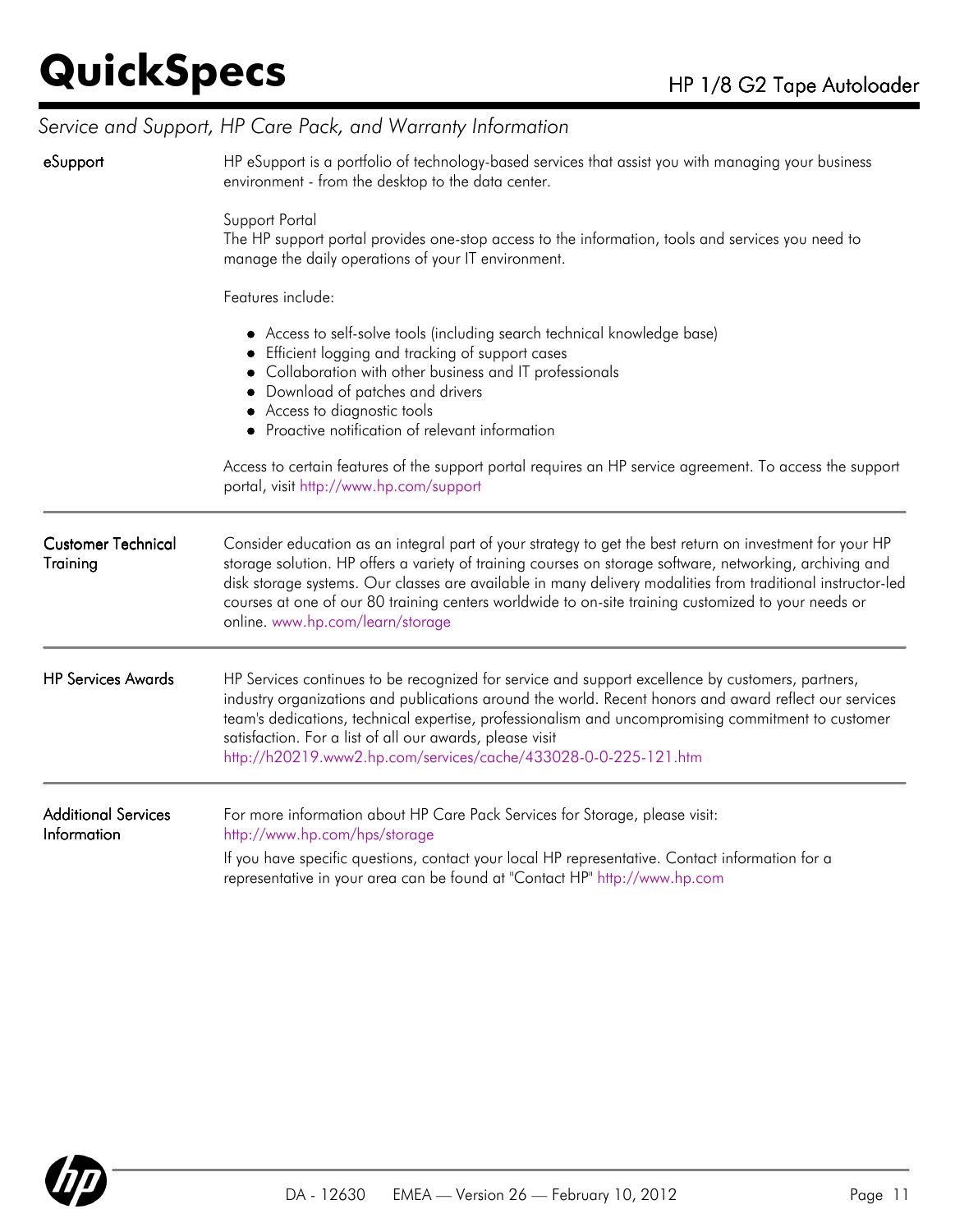### *Configuration Information*

NOTE: The HP 1/8 G2 Tape Autoloader comes standard as a one drive, 8-slot unit (includes both a right and left 4-slot magazine) which is shipped rack-ready. The separate 1/8 G2 Tape Autoloader Rack Kit must be purchased to complete the rack installation. The HP 1/8 G2 Tape Autoloader no longer ship standard US Power Cord (C13, 10A, 1.83m, P/N AF556A) that allow connection to 110V US wall outlets in a home or office. HP 1/8 G2 Tape Autoloaders are primarily connected to PDU's in data center racks so they now ship with only a PDU power cord (C13/C14, 10A, P/N 142257-002). If a user wishes to power a HP 1/8 G2 Tape Autoloader using a 110V receptacle the US Power Cord (P/N AF556A) must be ordered separately. If customers require a power cord, they can check the power cord matrix for the appropriate cord. Please see the UPS and PDU cable matrix's on the Power Protection page under Power Cords that lists cable descriptions, requirements, and specifications for UPS and PDU units at the new HP Power Cord Link @ HP.com. Use the following new link: [www.hp.com/products/powercords](http://www.hp.com/products/powercords)

### Step 1 – Base Configuration

Select one: HP 1/8 G2 Tape Autoloader

| Model Name     | <b>Model Description</b>                                   | Part Number   |
|----------------|------------------------------------------------------------|---------------|
| HP 1/8 G2 Tape | HP 1/8 G2 LTO-5 Ultrium 3000 Fibre Channel Tape Autoloader | <b>BL541A</b> |
| Autoloader     | HP 1/8 G2 LTO-5 Ultrium 3000 SAS Tape Autoloader           | <b>BL536A</b> |
|                | HP 1/8 G2 LTO-4 Ultrium 1760 SAS Tape Autoloader           | AK377A        |
|                | HP 1/8 G2 LTO-4 Ultrium 1760 SCSI Autoloader               | AJ816A        |
|                | HP 1/8 G2 LTO-3 Ultrium 920 SAS Autoloader                 | <b>AH558A</b> |
|                | HP 1/8 G2 LTO-3 Ultrium 920 SCSI Tape Autoloader           | AH165A        |
|                | Kit Contents (for each autoloader):                        |               |

### • SCSI models:

- (1) 2.5M PDU Power Cord, C13/C14, 10A
- (1) 6' VHDCI to HDTS68 SCSI cable
- (1) RJ-45 Ethernet cable
- (1) HDTS68 SCSI terminator
- O Set of six rubber feet (for tabletop use)
- HP Data Protector Express Basic backup and recovery software for Windows/Linux/NetWare.
- Getting Started Poster
- SAS models:
	- (1) 2.5M PDU Power Cord, C13/C14, 10A
	- (1) 2M External Infiniband (SFF8470) to Mini SAS (SFF8088) 1x SAS Cable
	- (1) RJ-45 Ethernet cable
	- O Set of six rubber feet (for tabletop use)
	- HP Data Protector Express Basic backup and recovery software for Windows/Linux/NetWare.
	- Getting Started Poster
- FC models:
	- (1) 2.5M PDU Power Cord, C13/C14, 10A
	- (1) RJ-45 Ethernet cable
	- O Set of six rubber feet (for tabletop use)
	- HP Data Protector Express Basic backup and recovery software for Windows/Linux/NetWare.
	- Getting Started Poster

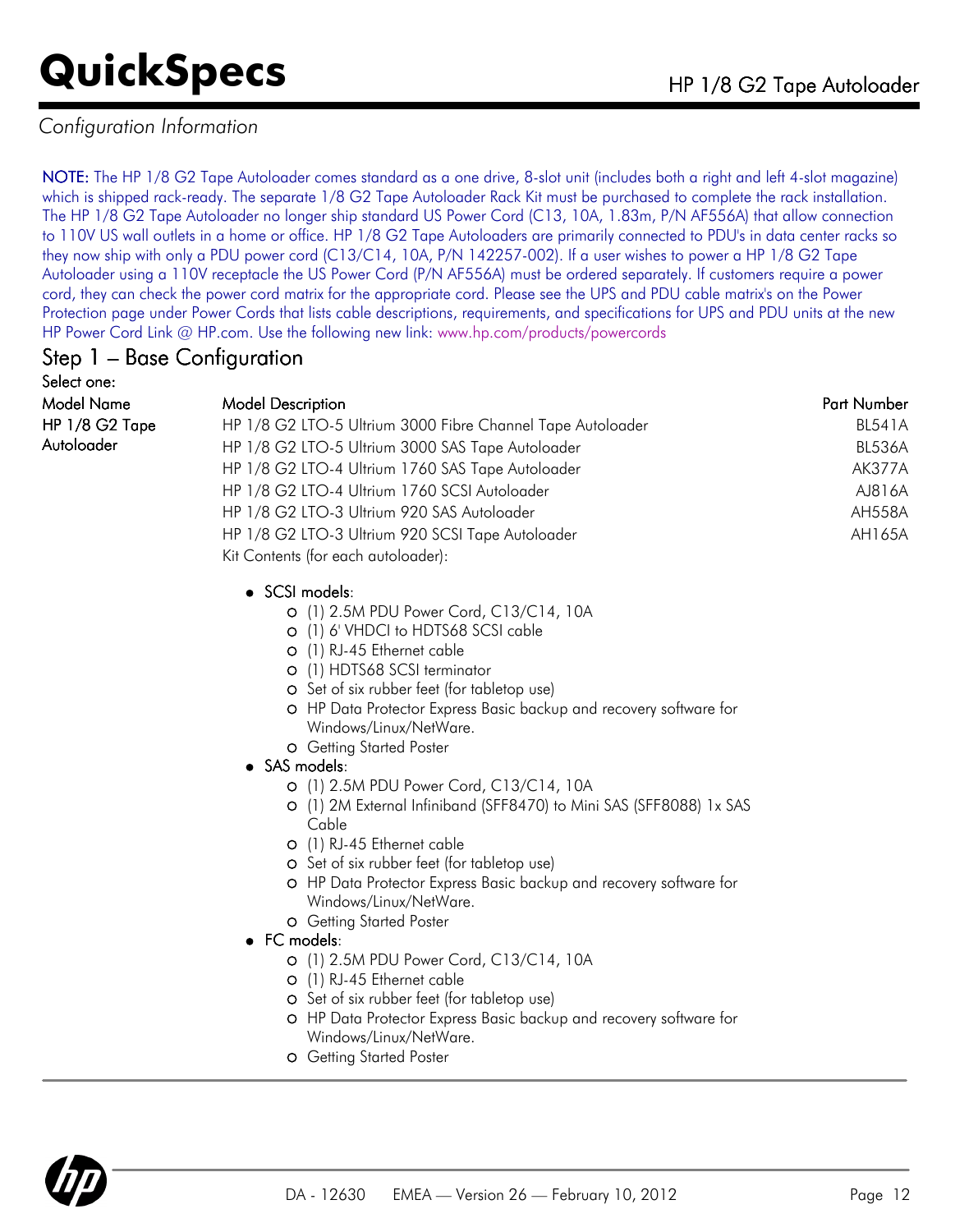*Configuration Information*

### Step 2 - Additional Options

Select each required option with quantities specified:

| Power Cord | Quantity | Description                                                   | Part Number |
|------------|----------|---------------------------------------------------------------|-------------|
|            | 1 each   | Power Cord, US, C13, 10A, 1.83m                               | AF556A      |
|            |          | NOTE: This cord does not ship standard with 1/8 G2 Tape       |             |
|            |          | Autoloader.                                                   |             |
|            | 1 each   | PDU Power Cord, C13/C14, 10A, 2.5m                            | 142257-002  |
|            |          | NOTE: This cord ships standard with each 1/8 G2 Tape          |             |
|            |          | Autoloader; can be used to connect the rack-mounted device to |             |
|            |          | PDUs with IEC-320 receptacles.                                |             |
|            | 1 each   | Power Cord, Euro, C13, 10A, 1.83m                             | AF568A      |
|            | 1 each   | Power Cord, UK, C13, 10A, 1.83m                               | AF570A      |
|            | 1 each   | Power Cord, Danish, C13, 10A, 1.83m                           | AF566A      |
|            | 1 each   | Power Cord, Swiss, C13, 10A, 1.83m                            | AF565A      |
|            | 1 each   | Power Cord, Italian, C13, 10A, 1.83m                          | AF571A      |
|            | 1 each   | Power Cord, South Africa, C13, 10A, 2.5m                      | AF567A      |
|            | 1 each   | Power Cord, Taiwan, C13, 12A, 1,83m                           | AF561A      |
|            | 1 each   | Power Cord, China, C13, 10A, 1.83m                            | AF557A      |
|            | 1 each   | Power Cord, Japan, C13, 12A, 2.0m                             | AF572A      |
|            | 1 each   | Power Cord, Australia, C13, 10A, 2.5m                         | AF569A      |
|            | 1 each   | Power Cord, Argentina, C13, 10A, 2.5m                         | AF558A      |
|            | 1 each   | Power Cord, Brazil, C13, 10A, 1.83m                           | AF559A      |
|            | 1 each   | Power Cord, Korea, C13, 10A, 1.83m                            | AF560A      |
|            | 1 each   | Power Cord, Israel, C13, 10A, 1.83m                           | AF564A      |
|            | 1 each   | Power Cord, India, C13, 10A, 2.0m                             | AF562A      |

NOTE: One power cord is required; please select the correct power cord for your geographical location. WARNING: This product can ONLY be used with an HP approved power cord for your specific geographic region. Use of a non-HP approved power cord may result in: 1) not meeting individual country specific safety requirements; 2) insufficient conductor ampacity that could result in overheating with potential personal injury and/or property damage; and 3) an unapproved power cord could fracture resulting in the internal contacts being exposed, which potentially could subject the user to a shock hazard. HP disclaims all liability in the event a non-HP approved power cord is used.

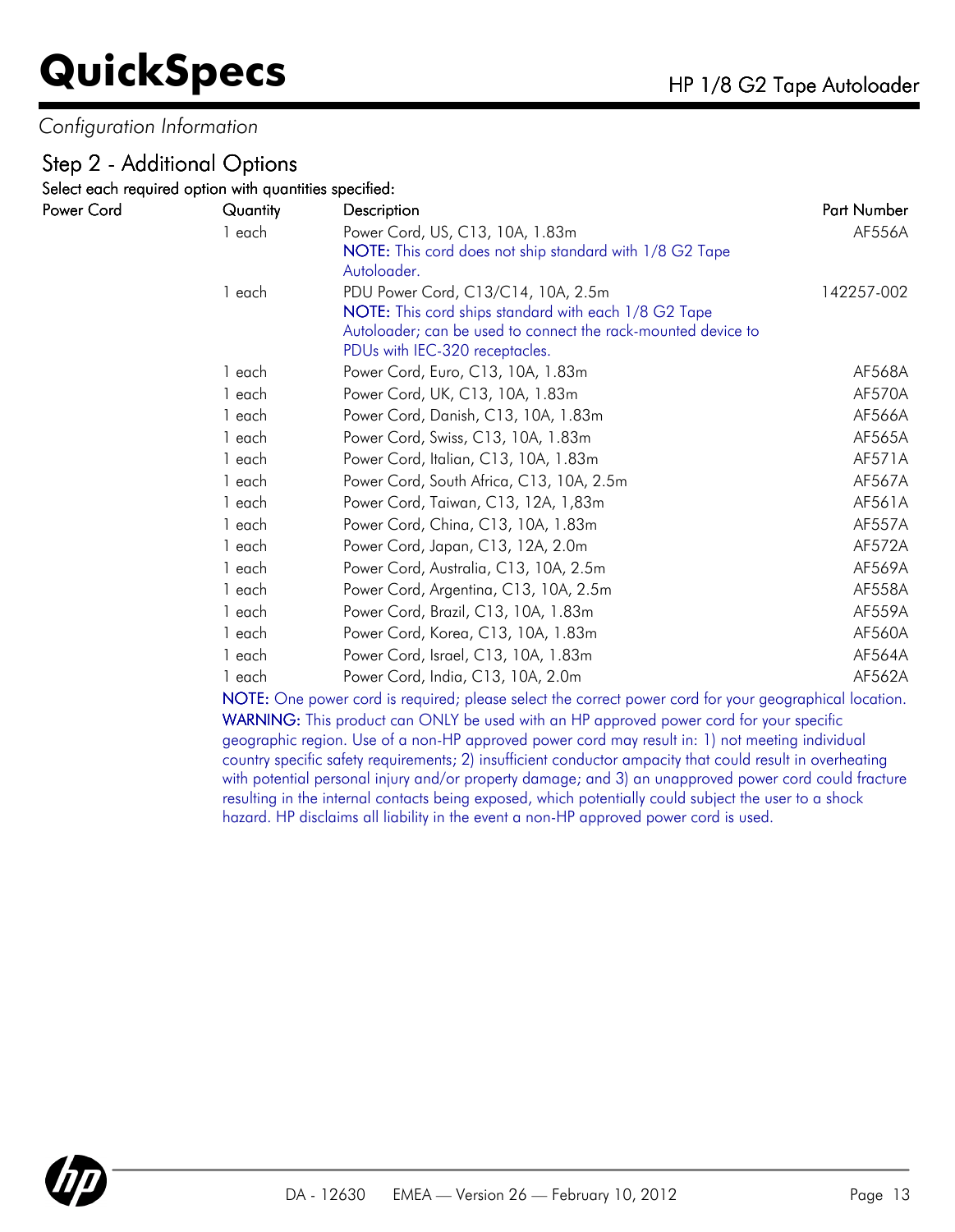*Related Options*

| <b>Factory Racking</b>                    | Factory integrate the 1/8 G2 Tape Autoloader with other HP products such as HP<br>ProLiant Servers.<br>NOTE: #0D1 will appear after the 1/8 G2 Tape Autoloader part number on the<br>sales order if HP factory integration is indicated.<br>HP Factory Rack Mount Shelf Kit<br>NOTE: Required to safely ship the 1/8 G2 Tape Autoloader via the factory integration<br>option (#0D1); shelf can be removed after the rack is received at the customer site. | #OD1<br>AB469A   |
|-------------------------------------------|-------------------------------------------------------------------------------------------------------------------------------------------------------------------------------------------------------------------------------------------------------------------------------------------------------------------------------------------------------------------------------------------------------------------------------------------------------------|------------------|
| <b>Rack Kit</b>                           | HP 1/8 G2 Tape Autoloader Rack Kit<br>NOTE: Required to install the unit in a standard 19-inch rack; includes rails and<br>rackmount instructions.                                                                                                                                                                                                                                                                                                          | AH166A           |
| Rack-to-Tabletop<br><b>Conversion Kit</b> | HP 1/8 G2 Rack-to-Tabletop Conversion Kit<br>NOTE: For use in converting the rack-ready 1/8 G2 Tape Autoloader into a<br>structurally rigid and fully enclosed tabletop model; maximum load up to 33 pounds<br>(15 kilograms).                                                                                                                                                                                                                              | <b>AH199A</b>    |
| Magazine Kit                              | HP 1/8 G2 Right Magazine Kit<br>NOTE: For use only on the right side of the 1/8 G2 Tape Autoloader; additional 4-<br>slot magazine.<br>HP 1/8 G2 Tape Autoloader Left Magazine Kit<br>NOTE: For use only on the left side of the 1/8 G2 Tape Autoloader; additional 4-slot<br>magazine which includes an import/export slot.                                                                                                                                | AH167A<br>AH862A |
| Encryption                                | HP 1/8 G2 Tape Autoloader and MSL2024/MSL4048/MSL8096 Tape Library LTO-4<br><b>Encryption Kit</b><br>NOTE: For use with new or installed LTO-5 or LTO-4 Ultrium 1/8 G2 Tape<br>Autoloaders and MSL2024/4048/8048/8096 Tape Libraries. The encryption token<br>will generate and retain encryption keys for HP LTO-5 or LTO-4 Ultrium tape drives in<br>the autoloader or library.                                                                           | AM495A           |

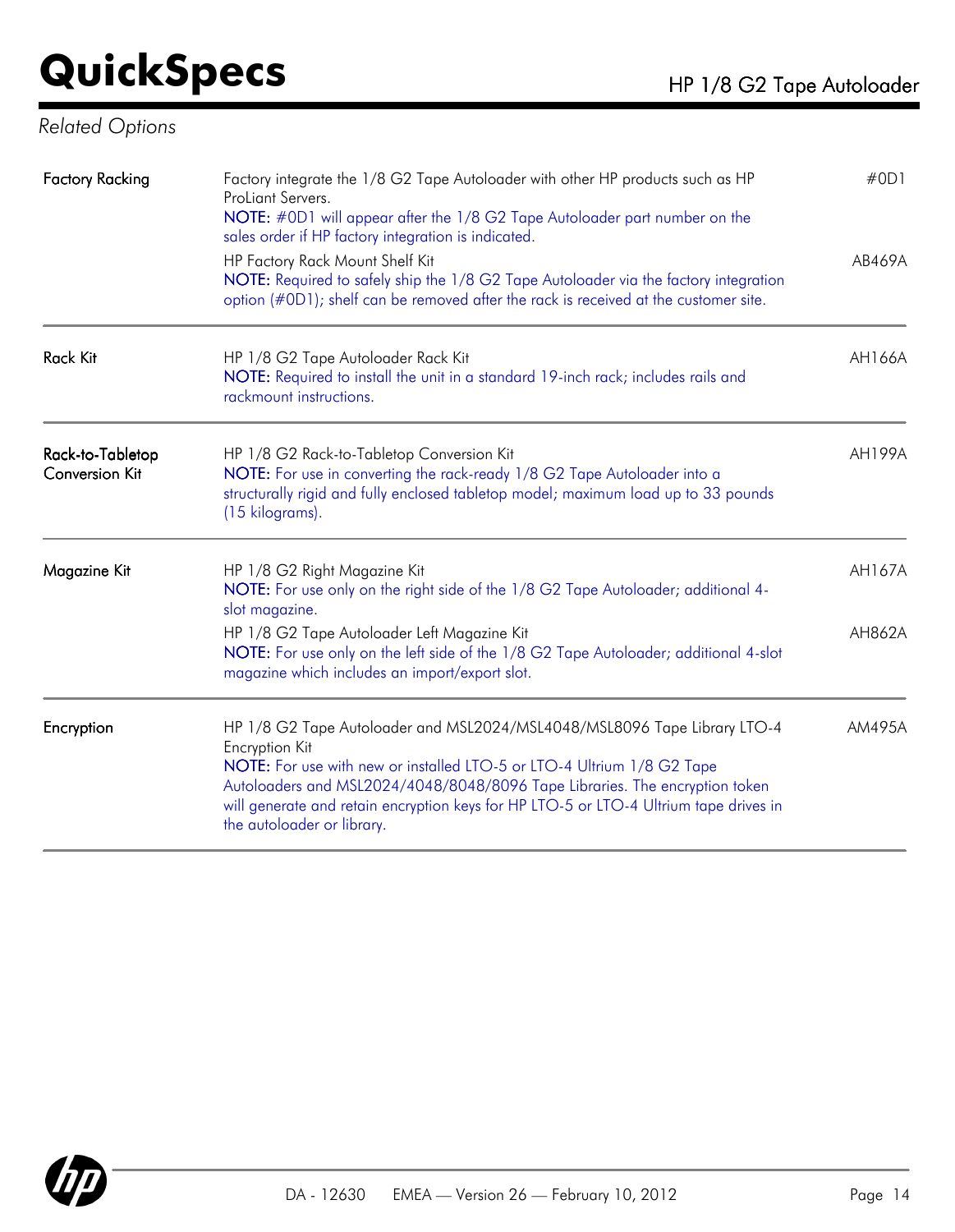| <b>Related Options</b>       |                                                                                                                                                                                                                                                                                                                                                                                                                                                                                                                                                                                                                                                                                                                                                                                                                                                                         |                                                |
|------------------------------|-------------------------------------------------------------------------------------------------------------------------------------------------------------------------------------------------------------------------------------------------------------------------------------------------------------------------------------------------------------------------------------------------------------------------------------------------------------------------------------------------------------------------------------------------------------------------------------------------------------------------------------------------------------------------------------------------------------------------------------------------------------------------------------------------------------------------------------------------------------------------|------------------------------------------------|
| <b>Rack Cabinets</b>         | 10622 (22U) Universal Rack Cabinet - Shock Pallet<br>10636 (36U) Universal Rack Cabinet - Shock Pallet<br>10636 (36U) Universal Rack Cabinet with extension - Shock Pallet<br>10642 (42U) Universal Rack Cabinet - Shock Pallet<br>10642 (42U) Universal Rack Cabinet with extension - Shock Pallet<br>NOTE: The 1/8 G2 Tape Autoloader is certified to ship in HP 10000 series racks<br>which include a shock pallet. It is mandatory to use a shock pallet in order to ship<br>racks with equipment installed.<br>NOTE: This rack ships unassembled and boxed on a standard size pallet. It is an<br>industry standard 19" wide rack with side panels and rear doors; it does not ship with<br>the front door or casters.<br>NOTE: For additional HP ProLiant rack information, visit:<br>http://h18004.www1.hp.com/products/servers/proliantstorage/racks/index.html | AF022A<br>AF012A<br>AF014A<br>AF002A<br>AF004A |
| <b>SAS Host Bus Adapters</b> | HP Modular Smart Array SC44Ge 1-ports Int/1-ports Ext PCIe x8 SAS Host Bus<br>Adapter<br>NOTE: Serial-attached SCSI (SAS) HBA that enables HP MSL Tape Libraries to<br>connect with HP ProLiant G5 servers. PCI-Express SAS HBA with one external<br>SFF8470 port.                                                                                                                                                                                                                                                                                                                                                                                                                                                                                                                                                                                                      | 416096-B21                                     |
|                              | HP Smart Array P212/ZM 1-ports Int/1-ports Ext PCIe x8 SAS Controller<br>NOTE: Recommended for Proliant G6 or G7 SAS tape automation connect. 256MB<br>or larger write cache recommended for more than two tape drives.                                                                                                                                                                                                                                                                                                                                                                                                                                                                                                                                                                                                                                                 | 462828-B21                                     |
|                              | HP Smart Array P212/256 1-ports Int/1-ports Ext PCIe x8 SAS Controller<br>NOTE: Recommended for Proliant G6 SAS tape automation connect.                                                                                                                                                                                                                                                                                                                                                                                                                                                                                                                                                                                                                                                                                                                                | 462834-B21                                     |
|                              | HP Smart Array P411/256 2-ports Ext PCIe x8 SAS Controller<br>NOTE: Recommended for Proliant G6 SAS tape automation connect.                                                                                                                                                                                                                                                                                                                                                                                                                                                                                                                                                                                                                                                                                                                                            | 462830-B21                                     |
|                              | HP Smart Array P411/512 BBWC 2-ports Ext PCIe x8 SAS Controller<br>NOTE: Recommended for Proliant G6 SAS tape automation connect.                                                                                                                                                                                                                                                                                                                                                                                                                                                                                                                                                                                                                                                                                                                                       | 462832-B21                                     |
|                              | HP Smart Array P711m/1G 6Gb FBWC 4-ports Ext PCIe SAS Controller<br>NOTE: For direct connection of the 1/8 G2 Autoloader to HP ProLiant BladeServers,<br>the P711 controller is used to connect the BladeServer to the SAS switch. The<br>autoloader is connected to the same SAS switch. The supported SAS switches are the<br>HP 6Gb SAS BL Switch - Single Pack (BK763A) and the HP 6Gb SAS BL Switch - Dual<br>Pack (BK764A).                                                                                                                                                                                                                                                                                                                                                                                                                                       | 513778-B21                                     |
|                              | HP Smart Array P712m/256 6Gb 2-ports Int/2-ports Ext PCIe SAS Controller<br>NOTE: For direct connection of the 1/8 G2 Autoloader to HP ProLiant BladeServers,<br>the P712 controller is used to connect the BladeServer to the SAS switch. The<br>autoloader is connected to the same SAS switch. The supported SAS switches are the<br>HP 6Gb SAS BL Switch - Single Pack (BK763A) and the HP 6Gb SAS BL Switch - Dual<br>Pack (BK764A).                                                                                                                                                                                                                                                                                                                                                                                                                               | 488348-B21                                     |
|                              | HP Smart Array P700m/256 4-ports Ext PCIe x8 SAS Controller<br>NOTE: For direct connection of the 1/8 G2 Autoloader to HP ProLiant BladeServers,<br>the P700 controller is used to connect the BladeServer to the SAS switch. The<br>autologider is connected to the same SAS switch. The supported SAS switches are the<br>HP 3Gb SAS BL Switch - Single Pack (AJ864A) and the HP 3Gb SAS BL Switch - Dual<br>Pack (AJ865A).                                                                                                                                                                                                                                                                                                                                                                                                                                           | 507925-B21                                     |

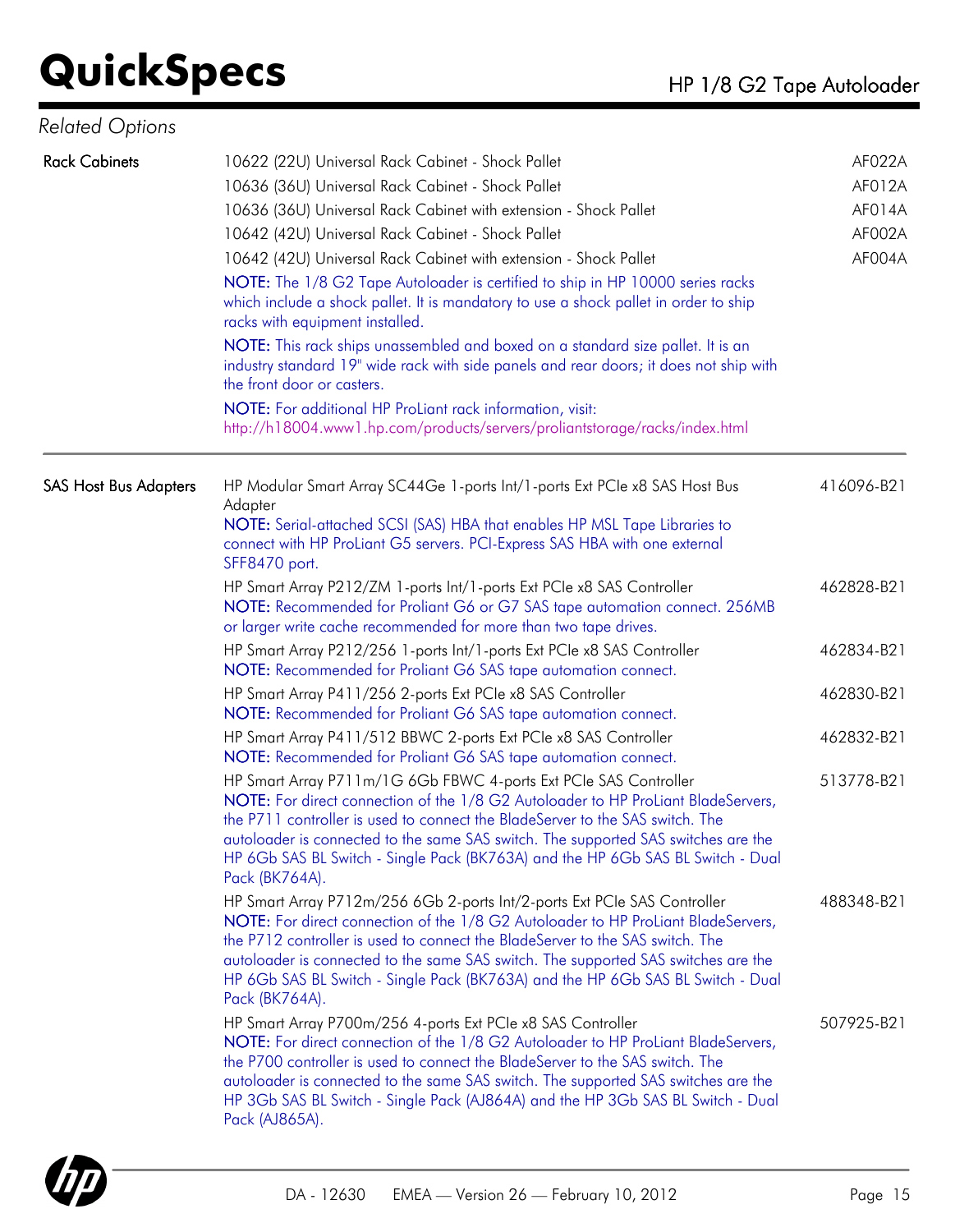| <b>Related Options</b>        |                                                                                                                                                                                                                                                                                                                                                                                                                              |               |
|-------------------------------|------------------------------------------------------------------------------------------------------------------------------------------------------------------------------------------------------------------------------------------------------------------------------------------------------------------------------------------------------------------------------------------------------------------------------|---------------|
|                               | HP Smart Array P700m/512 4-ports Ext PCIe x8 SAS Controller<br>NOTE: For direct connection of the 1/8 G2 Autoloader to HP ProLiant BladeServers,<br>the P700 controller is used to connect the BladeServer to the SAS switch. The<br>autoloader is connected to the same SAS switch. The supported SAS switches are the<br>HP 3Gb SAS BL Switch - Single Pack (AJ864A) and the HP 3Gb SAS BL Switch - Dual<br>Pack (AJ865A). | 508226-B21    |
| <b>SCSI Host Bus Adapters</b> | HP SC11Xe Ultra320 Single Channel/ PCle x4 SCSI Host Bus Adapter<br>NOTE: Single channel PCI-Express (PCI-e) SCSI Ultra 320 HBA that enables HP MSL<br>Tape Libraries to connect to HP ProLiant servers.                                                                                                                                                                                                                     | 412911-B21    |
|                               | HP U320e SCSI Dual Channel Host Bus Adapter<br>NOTE: Dual channel PCI-Express (PCI-e) SCSI Ultra320 HBA that enables HP MSL<br>Tape Libraries to connect with HP ProLiant servers.                                                                                                                                                                                                                                           | AH627A        |
|                               | Reference the EBS compatibility matrix for the most up-to-date HBA compatibility<br>information at: http://www.hp.com/go/ebs.                                                                                                                                                                                                                                                                                                |               |
| <b>Cable Kits</b>             | 6 ft VHDCI/HDTS68 SCSI Cable Kit                                                                                                                                                                                                                                                                                                                                                                                             | 341176-B21    |
| (SCSI, SAS, FC)               | 12 ft VHDCI/HDTS68 SCSI Cable Kit                                                                                                                                                                                                                                                                                                                                                                                            | 341177-B21    |
|                               | 2m External Infiniband (SFF8470) to 4 Mini SAS (SFF8088) 1x SAS Cable Kit<br>NOTE: One cable is required for every four autoloaders or every four library drives.<br>Use this cable to connect HP MSL SAS Tape Libraries to HP SAS controllers with<br>Infiniband (SFF8470) connectors.                                                                                                                                      | <b>AH587A</b> |
|                               | 2m External mini-SAS to 4x1 mini-SAS Cable Kit<br>NOTE: One cable is required for every four autoloaders or every four library drives.<br>Use this cable to connect HP MSL SAS Tape Libraries to Mini-SAS (SFF8088) ports.                                                                                                                                                                                                   | <b>AN975A</b> |
|                               | 4m External mini-SAS to 4x1 mini-SAS Cable Kit<br>NOTE: One cable is required for every four autoloaders or every four library drives.<br>Use this cable to connect HP MSL SAS Tape Libraries to Mini-SAS (SFF8088) ports.                                                                                                                                                                                                   | <b>AN976A</b> |
|                               | HP SAS Min-Min 1x-2M Cable Assembly Kit<br>NOTE: One SAS autoloader only. Use this cable to connect HP SAS external tape<br>devices to HP SAS controllers with external Mini-SAS (SFF8088) connectors.                                                                                                                                                                                                                       | <b>AE470A</b> |
|                               | 4m SFF8088-to-SFF8088 1x SAS Cable Kit<br>NOTE: One SAS autoloader only. Use this cable to connect HP SAS external tape<br>devices to HP SAS controllers with external Mini-SAS (SFF8088) connectors.                                                                                                                                                                                                                        | AE465A        |

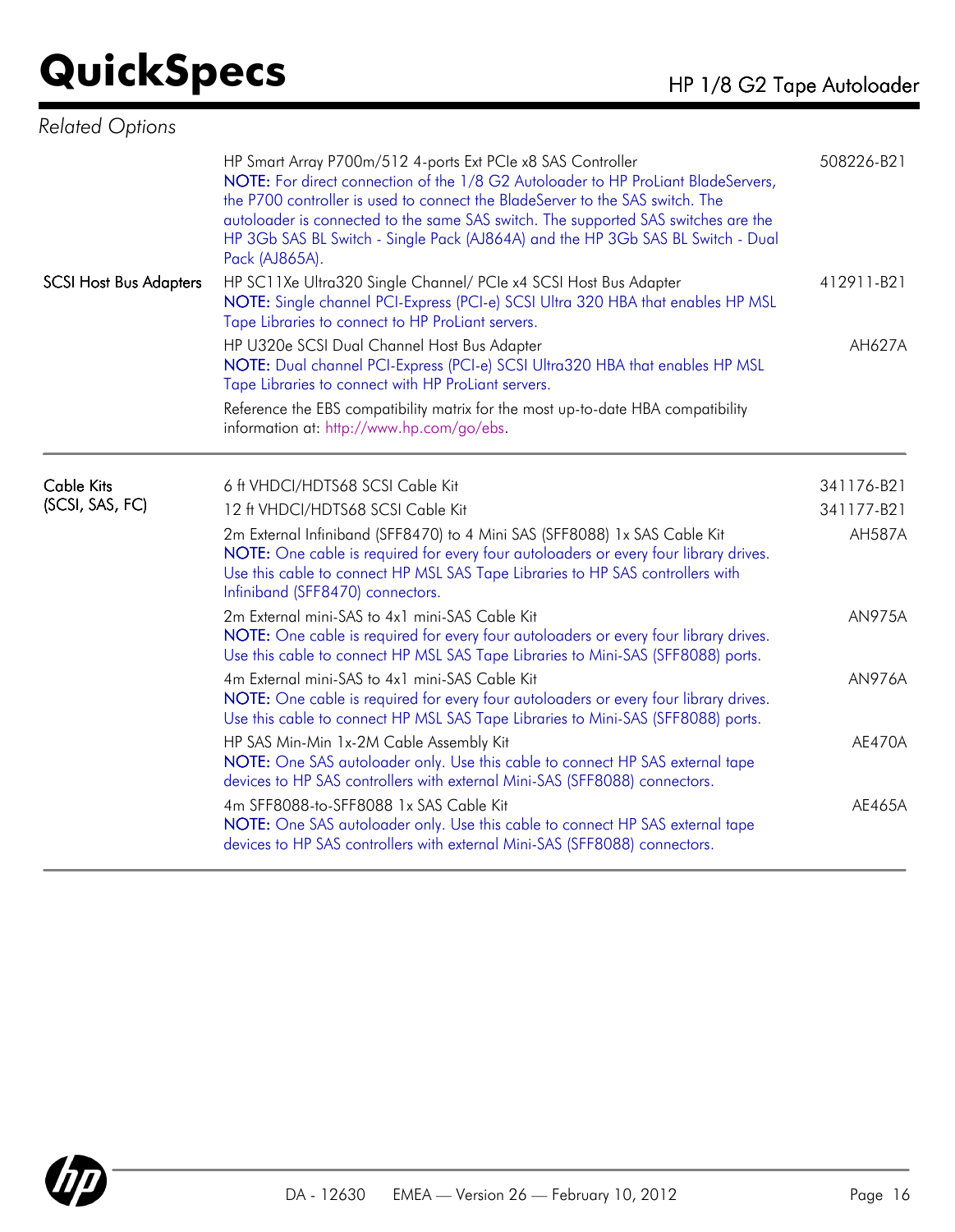### *Related Options*

#### Optical cables PremierFlex OM3 + LC/LC type cables

0.5m PremierFlex LC/LC Multi-Mode Optical Cable 1m PremierFlex LC/LC Multi-Mode Optical Cable 2m PremierFlex LC/LC Multi-Mode Optical Cable 5m PremierFlex LC/LC Multi-Mode Optical Cable 15m PremierFlex LC/LC Multi-Mode Optical Cable 30m PremierFlex LC/LC Multi-Mode Optical Cable 50m PremierFlex LC/LC Multi-Mode Optical Cable

### OM3 LC-LC type cables

0.5Multi-mode OM3 LC/LC FC Cable 1m Multi-mode OM3 LC/LC FC Cable 2m Multi-mode OM3 LC/LC FC Cable 5m Multi-mode OM3 LC/LC FC Cable 15m Multi-mode OM3 LC/LC FC Cable 30m Multi-mode OM3 LC/LC FC Cable

50m Multi-mode OM3 LC/LC FC Cable

### OM2 LC-LC type cables

2m SW LC/SC FC Cable Kit 5m SW LC/SC FC Cable Kit 15m SW LC/SC FC Cable Kit 2m SW LC/LC FC Cable Kit 15m SW LC/LC FC Cable Kit

### Allowed cable lengths:

|      | ‼2Gb∶        | l4Gh           | 18Gb           |
|------|--------------|----------------|----------------|
| LOM2 | I0.5m - 300m | $10.5m - 150m$ | I0.5m - 50m    |
| IOM3 | 10.5m - 500m | 10.5m - 380m   | $10.5m - 150m$ |
| LOM4 | N/A          | $10.5m - 400m$ | $10.5m - 190m$ |

NOTE: The HP 1/8 G2 Tape Autoloader LTO-5 Ultrium 3000 Drive contains an internal OM2 optical cable and limits the maximum allowed cable lengths to those as specified for OM2. The lowest OM rating in a path from the drive to the switch or HBA will dictate the maximum length of the connection path.

| for tape automation                         | <b>Product Number</b>                                                                                            | Recommended Cables             | Cable Product<br><b>Number</b>                                                                                                                                                 |
|---------------------------------------------|------------------------------------------------------------------------------------------------------------------|--------------------------------|--------------------------------------------------------------------------------------------------------------------------------------------------------------------------------|
|                                             | 416096-B21                                                                                                       | SAS Cable Kit                  | <b>AH587A</b>                                                                                                                                                                  |
| Zero Memory<br><b>NOTE:</b> Recommended for |                                                                                                                  |                                |                                                                                                                                                                                |
|                                             | HP SC44Ge SAS Host Bus<br>Adapter<br><b>NOTE:</b> Recommended for<br>Proliant G5 SAS tape automation<br>connect. | HP P212 Smart Array Controller | Controller/HBA & Cable Recommended HBA/ Controller HBA/ Controller<br>2m SFF8470-to-4 SFF8088 1x<br>462828-B21 For one autoloader:<br>• AE470A -- 2m SFF8088-to-SFF8088 1x SAS |

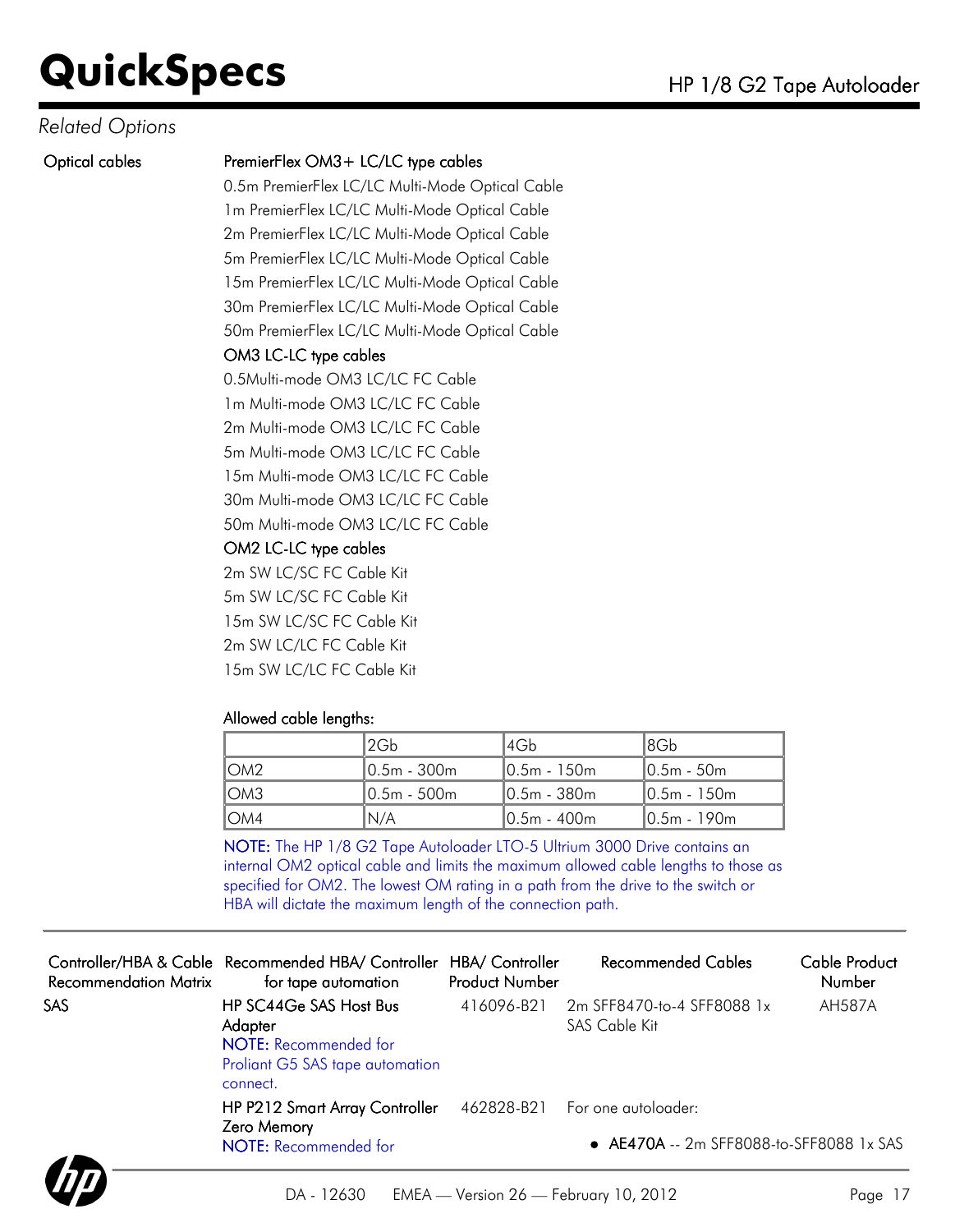*Related Options*

|      | Proliant G6 SAS tape automation<br>connect. 256MB or larger write<br>cache recommended for more<br>than two tape drives.<br>HP P212 Smart Array Controller<br>256MB Memory<br>NOTE: Recommended for<br>Proliant G6 SAS tape automation<br>connect. | 462834-B21 | Cable Kit<br>NOTE: one SAS tape drive only.<br>• AE465A -- 4m SFF8088-to-SFF8088 1x SAS<br>Cable Kit<br>NOTE: one SAS tape drive only.<br>For two or more autoloaders or tape drives:<br>• AN975A -- 2m SFF8088-to-4 SFF8088 1x |            |
|------|----------------------------------------------------------------------------------------------------------------------------------------------------------------------------------------------------------------------------------------------------|------------|---------------------------------------------------------------------------------------------------------------------------------------------------------------------------------------------------------------------------------|------------|
|      | HP P411 Smart Array Controller<br>256MB<br>NOTE: Recommended for<br>Proliant G6 SAS tape automation<br>connect.                                                                                                                                    | 462830-B21 | <b>SAS Cable Kit</b><br>NOTE: One cable is required for every four<br>drives.<br>AN976A -- 4m SFF8088-to-4 SFF8088 1x<br>SAS Cable Kit<br><b>NOTE:</b> One cable is required for every four                                     |            |
|      | HP P411 Smart Array Controller<br>512MB<br>NOTE: Recommended for<br>Proliant G6 SAS tape automation<br>connect.                                                                                                                                    | 462832-B21 | drives.                                                                                                                                                                                                                         |            |
|      | HP P711m Smart Array<br>Controller 1G FBWC<br>NOTE: Recommended for C<br>series blade enclosure tape<br>automation connect.                                                                                                                        | 513778-B21 |                                                                                                                                                                                                                                 |            |
|      | HP P712m Smart Array<br>Controller 256MB<br>NOTE: Recommended for C<br>series blade enclosure tape<br>automation connect.                                                                                                                          | 488348-B21 |                                                                                                                                                                                                                                 |            |
|      | HP P700m Smart Array<br>Controller 256MB<br>NOTE: Recommended for C<br>series blade enclosure tape<br>automation connect.                                                                                                                          | 507925-B21 |                                                                                                                                                                                                                                 |            |
|      | HP P700m Smart Array<br>Controller 512MB<br>NOTE: Recommended for C<br>series blade enclosure tape<br>automation connect.                                                                                                                          | 508226-B21 |                                                                                                                                                                                                                                 |            |
| SCSI | HP SC11Xe SCSI Host Bus<br>Adapter                                                                                                                                                                                                                 | 412911-B21 | 6 ft VHDCI/HDTS68 SCSI Cable<br>Kit                                                                                                                                                                                             | 341176-B21 |
|      | NOTE: Single channel PCI-<br>Express (PCI-e) SCSI Ultra 320<br>HBA.                                                                                                                                                                                |            | 12 ft VHDCI/HDTS68 SCSI<br>Cable Kit                                                                                                                                                                                            | 341177-B21 |
|      | HP U320e SCSI Host Bus<br>Adapter                                                                                                                                                                                                                  | AH627A     | 6 ft VHDCI/HDTS68 SCSI Cable<br>Kit                                                                                                                                                                                             | 341176-B21 |
|      | NOTE: Dual channel PCI-<br>Express (PCI-e) SCSI Ultra 320<br>HBA.                                                                                                                                                                                  |            | 12 ft VHDCI/HDTS68 SCSI<br>Cable Kit                                                                                                                                                                                            | 341177-B21 |
|      |                                                                                                                                                                                                                                                    |            |                                                                                                                                                                                                                                 |            |

Cable Kit

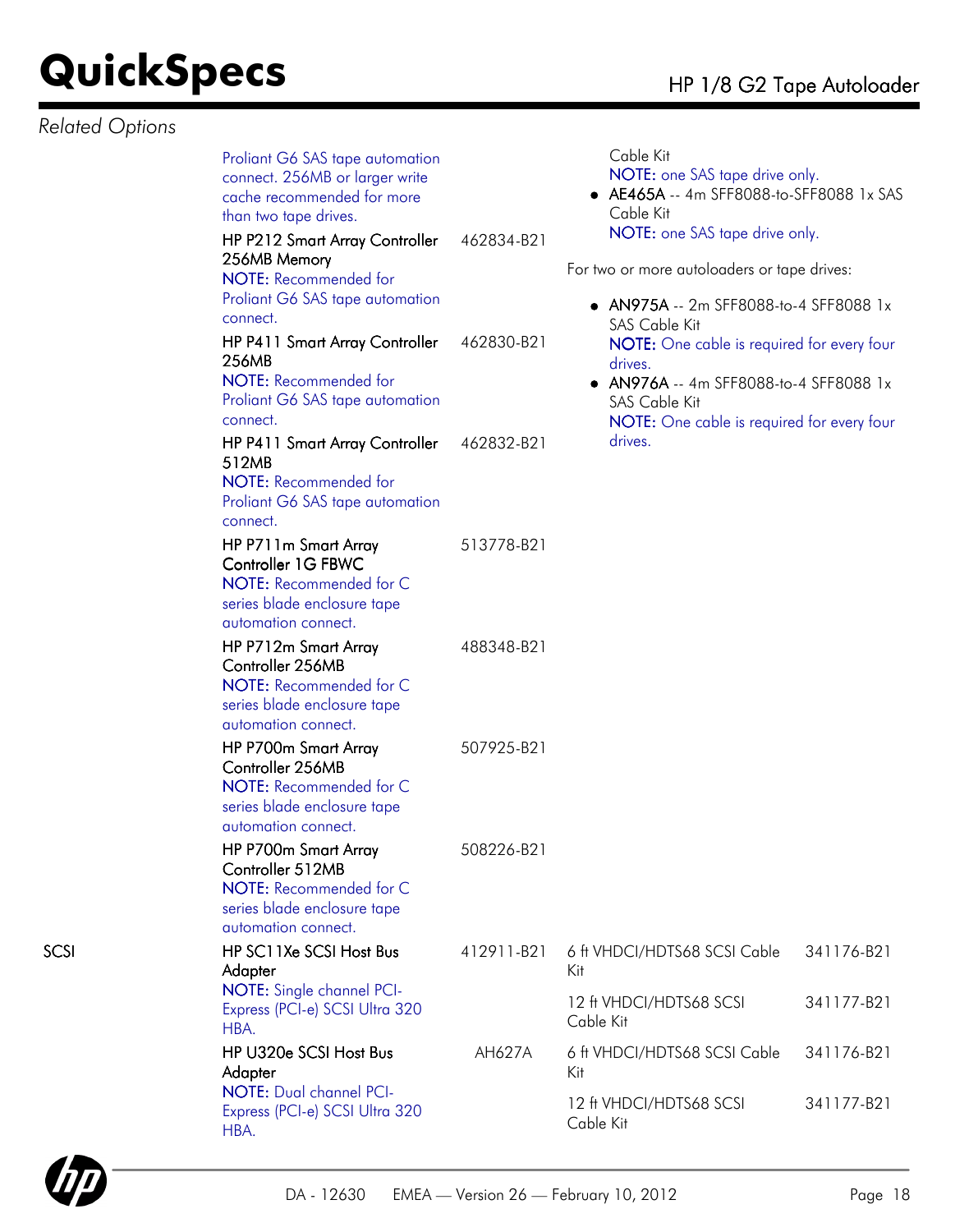| Related Options |                                                                                                                                                                                                                                                                        |         |
|-----------------|------------------------------------------------------------------------------------------------------------------------------------------------------------------------------------------------------------------------------------------------------------------------|---------|
|                 | Controller information (both SAS and SCSI) are located in two locations:<br>Smart Array: http://h18004.www1.hp.com/products/servers/proliantstorage/arraycontrollers/index.html<br>HBA: http://h18004.www1.hp.com/products/servers/proliantstorage/adapters/index.html |         |
|                 | Reference the EBS compatibility matrix for the most up-to-date HBA compatibility information at:<br>http://www.hp.com/go/ebs                                                                                                                                           |         |
|                 | You may also visit: www.hp.com/go/ProLiant, and click on the Storage link                                                                                                                                                                                              |         |
| Media           | HP LTO5 Ultrium 3TB RW Data Cartridge (1 pack)                                                                                                                                                                                                                         | C7975A  |
|                 | HP LTO5 Ultrium 3TB WORM Data Cartridge (1 pack)                                                                                                                                                                                                                       | C7975W  |
|                 | HP LTO4 Ultrium 1.6TB RW Data Cartridge (1 pack)                                                                                                                                                                                                                       | C7974A  |
|                 | HP LTO4 Ultrium 1.6TB WORM Data Cartridge (1 pack)                                                                                                                                                                                                                     | C7974W  |
|                 | HP Ultrium 800GB RW Data Cartridge (1 pack)                                                                                                                                                                                                                            | C7973A  |
|                 | HP Ultrium 800GB WORM Data Cartridge (1 pack)                                                                                                                                                                                                                          | C7973W  |
|                 | HP Ultrium 400GB Data Cartridge (1 pack)                                                                                                                                                                                                                               | C7972A  |
|                 | HP Ultrium 200GB Data Cartridge (1 pack)                                                                                                                                                                                                                               | C7971A  |
|                 | HP Ultrium Universal Cleaning Cartridge (1 pack)                                                                                                                                                                                                                       | C7978A  |
|                 | HP LTO5 Ultrium RW Bar Code Labels (100 pack)                                                                                                                                                                                                                          |         |
|                 | HP LTO5 Ultrium WORM Bar Code Labels (100 pack)                                                                                                                                                                                                                        |         |
|                 | HP LTO4 Ultrium RW Bar Code Labels (100 pack)                                                                                                                                                                                                                          | Q2009A  |
|                 | HP LTO4 Ultrium WORM Bar Code Labels (100 pack)                                                                                                                                                                                                                        | Q2010A  |
|                 | HP Ultrium 3 RW Bar Code Labels (100 pack)                                                                                                                                                                                                                             | Q2007A  |
|                 | HP Ultrium 3 WORM Bar Code Labels (100 pack)                                                                                                                                                                                                                           | Q2008A  |
|                 | HP Ultrium 2 Bar Code Labels (100 pack)                                                                                                                                                                                                                                | Q2002A  |
|                 | HP Ultrium 1 Bar Code Labels (100 pack)                                                                                                                                                                                                                                | Q2001A  |
|                 | <b>Custom labeled Data Cartridges</b><br>NOTE: Custom labeled products allow customers to customize a specific sequence<br>printed on each label.                                                                                                                      |         |
|                 | HP LTO-5 Ultrium 3TB RW Custom Labeled Data Cartridge (20 pack)                                                                                                                                                                                                        | C7975AL |
|                 | HP LTO-5 Ultrium 3TB RW Eco Pack (no case) Data Cartridge (20 pack)                                                                                                                                                                                                    | C7975AC |
|                 | HP LTO-5 Ultrium 3TB WORM Custom Labeled Data Cartridge (20 pack)                                                                                                                                                                                                      | C7975WL |
|                 | HP LTO4 Ultrium 1.6TB RW Custom Labeled Data Cartridge (20 pack)                                                                                                                                                                                                       | C7974AL |
|                 | HP LTO4 Ultrium 1.6TB WORM Custom Labeled Data Cartridge (20 pack)                                                                                                                                                                                                     | C7974WL |
|                 | HP Ultrium 800GB RW Custom Labeled Data Cartridge (20 pack)                                                                                                                                                                                                            | C7973AL |
|                 | HP Ultrium 800GB WORM Custom Labeled Data Cartridge (20 pack)                                                                                                                                                                                                          | C7973WL |
|                 | HP Ultrium 400GB Custom Labeled Data Cartridge (20 pack)                                                                                                                                                                                                               | C7972AL |
|                 | HP Ultrium 200GB Custom Labeled Data Cartridge (20 pack)                                                                                                                                                                                                               | C7971AL |
|                 | Non-Custom Labeled Data Cartridges<br>NOTE: Non-Custom labels will come pre-labeled with a pre-determined number<br>sequence.                                                                                                                                          |         |
|                 | HP LTO5 Ultrium 3TB RW Non-Custom Labeled Data Cartridge (20 pack)                                                                                                                                                                                                     | C7975AN |
|                 | HP LTO4 Ultrium 1.6TB RW Non-Custom Labeled Data Cartridge (20 pack)                                                                                                                                                                                                   | C7974AN |

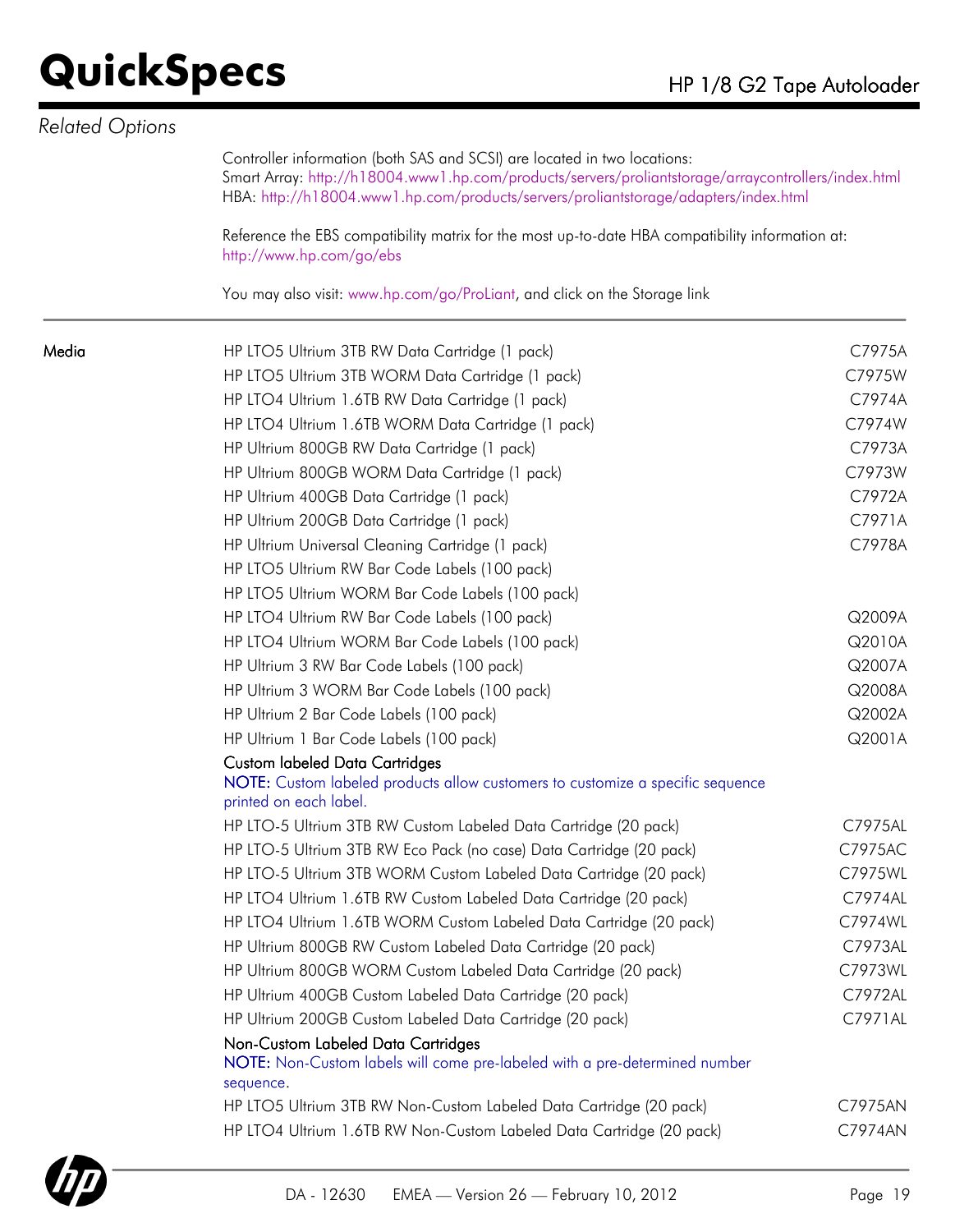| <b>Related Options</b>                                                                            |                                                                                                                                                                                                                                                                                                                                                                                            |           |               |
|---------------------------------------------------------------------------------------------------|--------------------------------------------------------------------------------------------------------------------------------------------------------------------------------------------------------------------------------------------------------------------------------------------------------------------------------------------------------------------------------------------|-----------|---------------|
|                                                                                                   | HP Ultrium 800GB RW Non-Custom Labeled Data Cartridge (20 pack)                                                                                                                                                                                                                                                                                                                            |           | C7973AN       |
|                                                                                                   | HP Ultrium 400GB Non-Custom Labeled Data Cartridge (20 pack)                                                                                                                                                                                                                                                                                                                               |           | C7972AN       |
|                                                                                                   | HP Ultrium 200GB Non-Custom Labeled Data Cartridge (20 pack)                                                                                                                                                                                                                                                                                                                               |           | C7971AN       |
|                                                                                                   | Storage Media Kits<br>NOTE: Kit includes 20 HP Ultrium data cartridges, one HP Ultrium Universal cleaning<br>cartridge, 20 colored labels, a protective carrying case that can be used to securely<br>store or transport data cartridges, one copy of "The Essentials of Successful Tape<br>Backup", and one copy of HP Data Protector Express Evaluation Software (60 day free<br>trial). |           |               |
|                                                                                                   | HP Ultrium 800GB Storage Media Kit                                                                                                                                                                                                                                                                                                                                                         |           | C8017A        |
|                                                                                                   | HP Ultrium 400GB Storage Media Kit                                                                                                                                                                                                                                                                                                                                                         |           | C8014A        |
|                                                                                                   | HP Ultrium 200GB Storage Media Kit                                                                                                                                                                                                                                                                                                                                                         |           | C8013A        |
| Upgrade included                                                                                  | Upgrade to HP Data Protector Express for 1 Server from HP Data                                                                                                                                                                                                                                                                                                                             | eDelivery | TC333AAE      |
| software to Data Protector Protector Express Basic<br><b>Express</b>                              |                                                                                                                                                                                                                                                                                                                                                                                            | media kit | <b>TC333A</b> |
| $\mathbf{u} \circ \mathbf{v}$ and $\mathbf{v} \circ \mathbf{v}$ and $\mathbf{v} \circ \mathbf{v}$ |                                                                                                                                                                                                                                                                                                                                                                                            |           |               |

HP Care Pack Options Same Day Response

| Warranty upgrade to 1-year, 13x5, 4 hour response/onsite, electronic                                                                                                                                                                                                                                                                            | U6364E |
|-------------------------------------------------------------------------------------------------------------------------------------------------------------------------------------------------------------------------------------------------------------------------------------------------------------------------------------------------|--------|
| Warranty upgrade to 1-year, 24x7, 4 hour response/onsite, electronic                                                                                                                                                                                                                                                                            | U6365E |
| Warranty upgrade to 1-year, 24x7, call-to-repair, 6 hour response/onsite, electronic                                                                                                                                                                                                                                                            | U6366E |
| Warranty upgrade to 3-year, 13x5, 4 hour response/onsite, electronic                                                                                                                                                                                                                                                                            | H5526E |
| Warranty upgrade to 3-year, 24x7, 4 hour response/onsite, electronic                                                                                                                                                                                                                                                                            | H4624E |
| Warranty upgrade to 3-year, 24x7, call-to-repair, 6 hour response/onsite, electronic                                                                                                                                                                                                                                                            | U6367E |
| Warranty upgrade to 5-year, 13x5, 4 hour response/onsite, electronic                                                                                                                                                                                                                                                                            | U9376E |
| Warranty upgrade to 5-year, 24x7, call-to-repair, 6 hour response/onsite, electronic                                                                                                                                                                                                                                                            | U9377E |
| <b>Next Business Day Response</b>                                                                                                                                                                                                                                                                                                               |        |
| Warranty upgrade to 3-year next business day/parts exchange, electronic                                                                                                                                                                                                                                                                         | H2698E |
| Warranty upgrade to 3-year next business day/onsite, electronic                                                                                                                                                                                                                                                                                 | H4619E |
| <b>Hardware Services</b>                                                                                                                                                                                                                                                                                                                        |        |
| Installation services, electronic                                                                                                                                                                                                                                                                                                               | U2090E |
| NOTE: In order to maximize ROI and product uptime, and minimize the cost of<br>ownership, Hewlett-Packard recommends the 3-year, 24 x 7 service options. These<br>offerings will ensure that any product issue can be tackled when they occur (most back<br>up issues will occur outside standard business hours) and that the service coverage |        |



regarding period, covers the minimum expected life of the host system.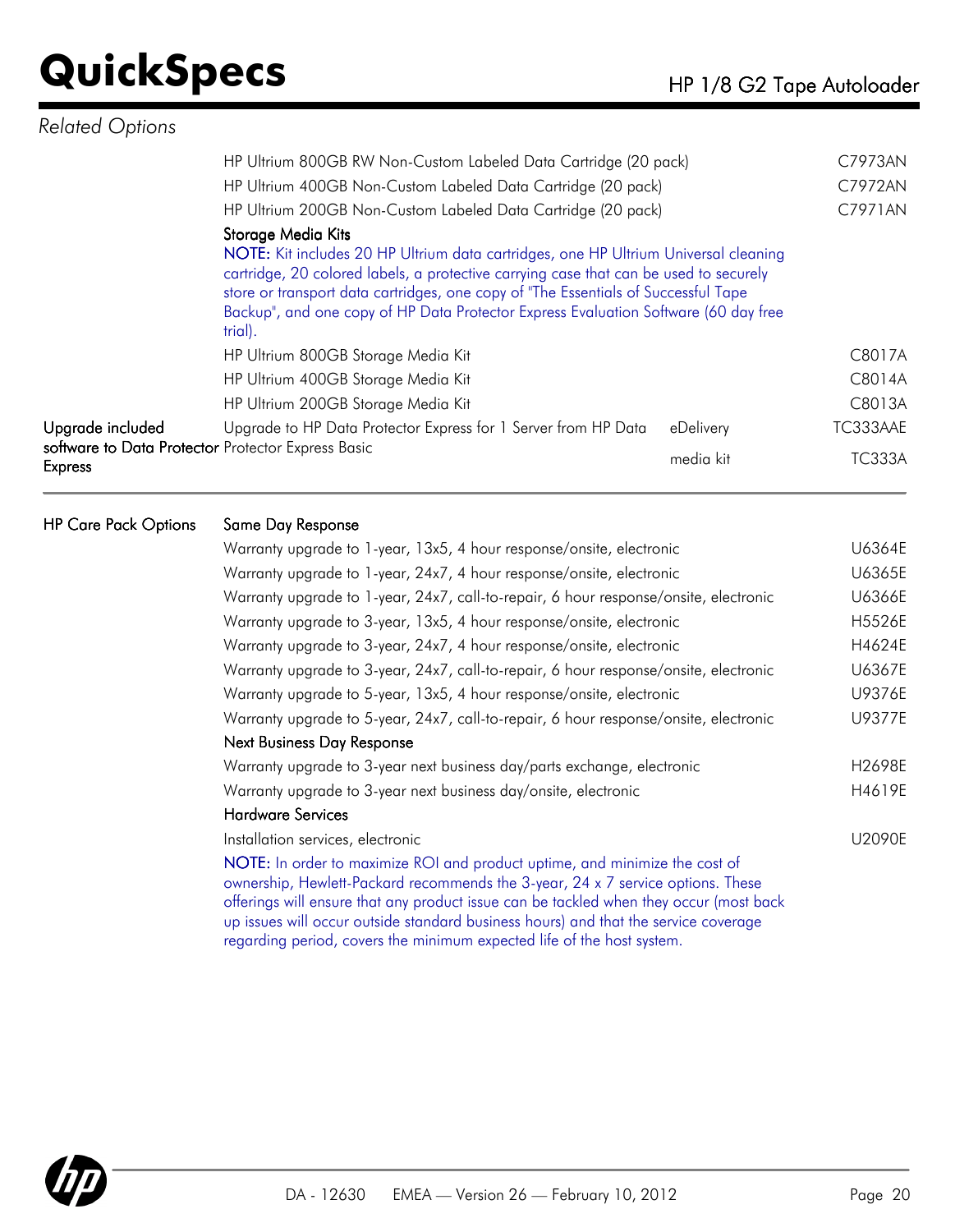## *Technical Specifications*

|                                                         |                                                                | 1/8 G2 LTO-5 Ultrium 3000<br><b>Tape Autoloader</b>                                                                                                                                                                  | 1/8 G2 LTO-4 Ultrium 1760<br><b>Tape Autoloader</b>               | 1/8 G2 LTO-3 Ultrium 920<br><b>Tape Autoloader</b>              |  |
|---------------------------------------------------------|----------------------------------------------------------------|----------------------------------------------------------------------------------------------------------------------------------------------------------------------------------------------------------------------|-------------------------------------------------------------------|-----------------------------------------------------------------|--|
| <b>Drive Technology</b>                                 |                                                                | Ultrium 3000                                                                                                                                                                                                         | Ultrium 1760                                                      | Ultrium 920                                                     |  |
| Number of Drives                                        |                                                                |                                                                                                                                                                                                                      | 1                                                                 |                                                                 |  |
| Number of Slots                                         |                                                                | 8                                                                                                                                                                                                                    | 8                                                                 | 8                                                               |  |
| Drive Interface                                         |                                                                | 8Gb/sec Fibre Channel<br>(LTO 5 only)<br>6Gb/sec SAS<br>(LTO 5 only)                                                                                                                                                 | 3Gb/sec SAS<br>(LTO 5, 4, 3)<br>Ultra320 LVD SCSI<br>(LTO 4, 3)   | 3Gb/sec SAS<br>(LTO 5, 4, 3)<br>Ultra320 LVD SCSI<br>(LTO 4, 3) |  |
| Capacity                                                | <b>Native</b>                                                  | 12 TB                                                                                                                                                                                                                | 6.4 TB                                                            | 3.2 TB                                                          |  |
|                                                         | Compressed<br>(2:1)                                            | 24TB                                                                                                                                                                                                                 | 12.8 TB                                                           | 6.4 TB                                                          |  |
| Maximum                                                 | <b>Native</b>                                                  | 504 GB/hr                                                                                                                                                                                                            | 288 GB/hr                                                         | 216 GB/hr                                                       |  |
|                                                         | Transfer Rate Compressed<br>(2:1)                              | 1 TB/hr                                                                                                                                                                                                              | 576 GB/hr                                                         | 432 GB/hr                                                       |  |
| Dimensions                                              | Out-of-Box<br>(HxWxD)                                          |                                                                                                                                                                                                                      | $1.7 \times 19 \times 31.9$ in $(4.4 \times 48.2 \times 80.9$ cm) |                                                                 |  |
|                                                         | Shipping<br>(HxWxD)                                            | 10 x 23 x 39 in (25 x 58 x 99 cm)                                                                                                                                                                                    |                                                                   |                                                                 |  |
| Weight                                                  | Out-of-Box                                                     | 25.4 lb (11.5 kg)                                                                                                                                                                                                    |                                                                   |                                                                 |  |
|                                                         | Shipping                                                       | 33.7 lb (15.3 kg)                                                                                                                                                                                                    |                                                                   |                                                                 |  |
| Reliability<br><b>MSBF</b><br>(mean<br>swaps<br>between |                                                                | 2 Million robot load/unload cycles                                                                                                                                                                                   |                                                                   |                                                                 |  |
|                                                         | failures)<br><b>MTBF</b><br>(mean time<br>between<br>failures) | 100,000 hours (based on 1M MSBF)                                                                                                                                                                                     |                                                                   |                                                                 |  |
| Cartridge Swap Time                                     |                                                                | 34 seconds average (drive to slot, slot to drive)                                                                                                                                                                    |                                                                   |                                                                 |  |
| Initialization Time                                     |                                                                | 76 seconds                                                                                                                                                                                                           |                                                                   |                                                                 |  |
| Inventory Time                                          |                                                                | 52 seconds (with bar code labeled cartridges)                                                                                                                                                                        |                                                                   |                                                                 |  |
| Connectors                                              |                                                                | Mini-SAS (located on back of 1/8 G2 SAS models only)<br>68-pin HDTS (located on back of 1/8 G2 SCSI models only)<br>$(1)$ RJ-45 (located on back of $1/8$ G2)<br>(1) USB port (located on back of 1/8 G2)            |                                                                   |                                                                 |  |
| <b>LED</b> Indicators<br>(on front panel)               |                                                                | Ready LED (Green): shows ready status information<br>Clean LED (Amber): shows fault status information<br>Attention LED (Amber): shows fault status information<br>Error LED (Amber): shows fault status information |                                                                   |                                                                 |  |
| Management Interface                                    |                                                                | 10/100 Mbytes/second, auto-configuring interface. RJ-45 connection. Https configurable.                                                                                                                              |                                                                   |                                                                 |  |
| Power                                                   |                                                                | 80 Watts (max)                                                                                                                                                                                                       |                                                                   |                                                                 |  |
| Input Requirements                                      |                                                                | 100 to 240 VAC, 50 to 60 Hz                                                                                                                                                                                          |                                                                   |                                                                 |  |